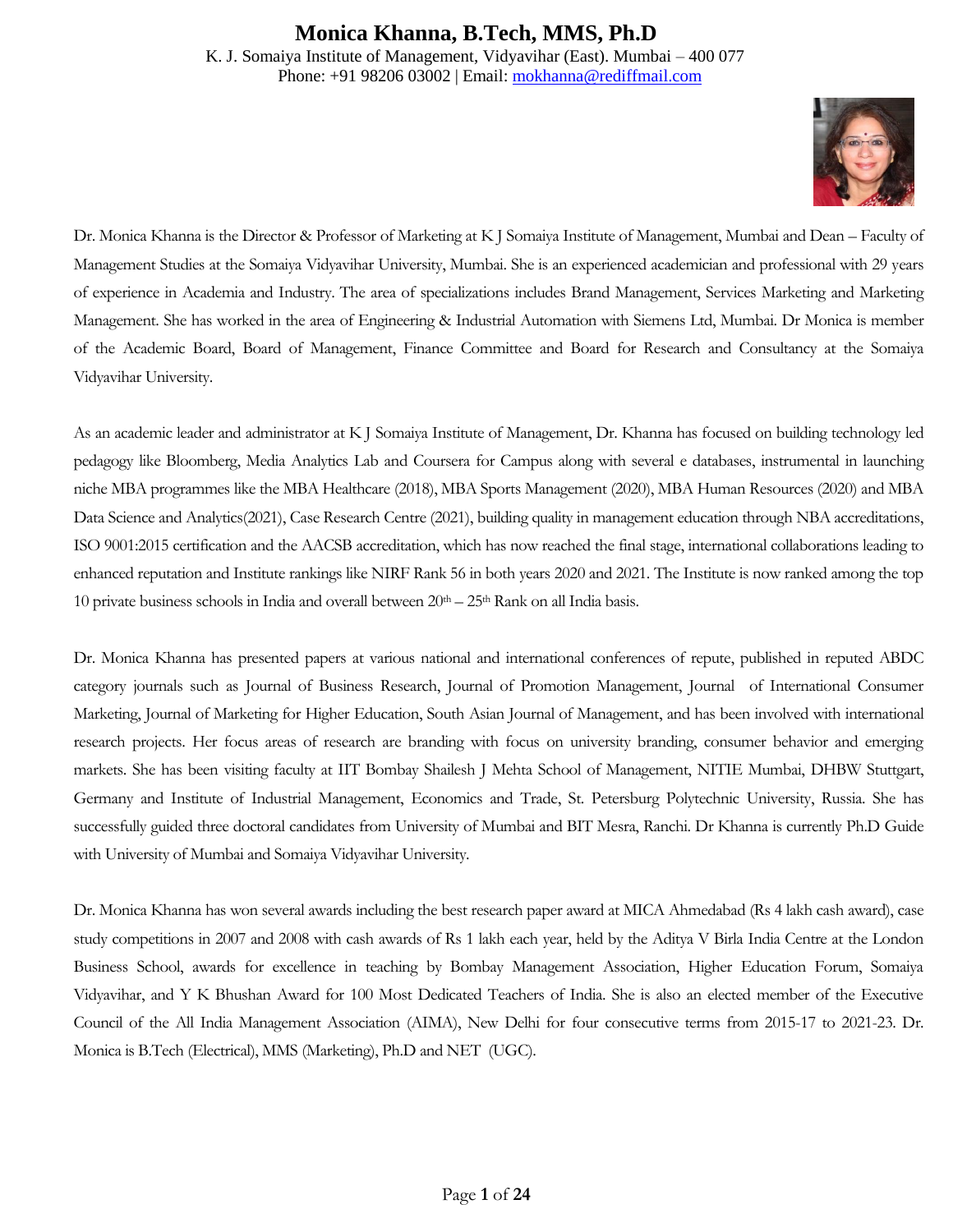K. J. Somaiya Institute of Management, Vidyavihar (East). Mumbai – 400 077 Phone: +91 98206 03002 | Email: [mokhanna@rediffmail.com](mailto:mokhanna@rediffmail.com)

### **PROFESSIONAL EXPERIENCE**

### **ACADEMIC EXPERIENCE**

| $25th$ October 2019 to date | Dean of Faculty of Management Studies, Somaiya Vidyavihar University                                                             |
|-----------------------------|----------------------------------------------------------------------------------------------------------------------------------|
| 19th December 2016 to date  | Director & Professor of Marketing, K J Somaiya Institute of<br>Management, Mumbai, India                                         |
| April 2015 - December 2016  | Incharge Director & Professor of Marketing, K J Somaiya Institute of<br>Management, Mumbai, India                                |
| June 2012 - April 2015      | Professor & Area Chairperson - Marketing Management, K.J. Somaiya<br>Institute of Management, Mumbai, India                      |
| July 2014 to date           | Chairperson - Center for Consumer & Market Studies in Emerging<br>Economies, K.J. Somaiya Institute of Management, Mumbai, India |
| 2011 to date                | Professor, K J Somaiya Institute of Management, Mumbai, India                                                                    |
| $2005 - 2011$               | Reader / Associate Professor, K J Somaiya Institute of Management,<br>Mumbai, India                                              |
| $2000 - 2005$               | Senior Lecturer, K J Somaiya Institute of Management, Mumbai, India                                                              |
| $1995 - 2000$               | Lecturer, K J Somaiya Institute of Management, Mumbai, India                                                                     |

### **VISITING FACULTYSHIP IN INDIA**

| June $2012$ – September 2012      | Visiting faculty - NITIE, Mumbai                                                           |
|-----------------------------------|--------------------------------------------------------------------------------------------|
| September 2007 – November<br>2012 | Visiting Faculty – Shailesh J Mehta School of Management, IIT Bombay                       |
| June 1998 - June 1999             | Consultant, Indian Institute of Foreign Trade, New Delhi (on sabbatical<br>from K J SIMSR) |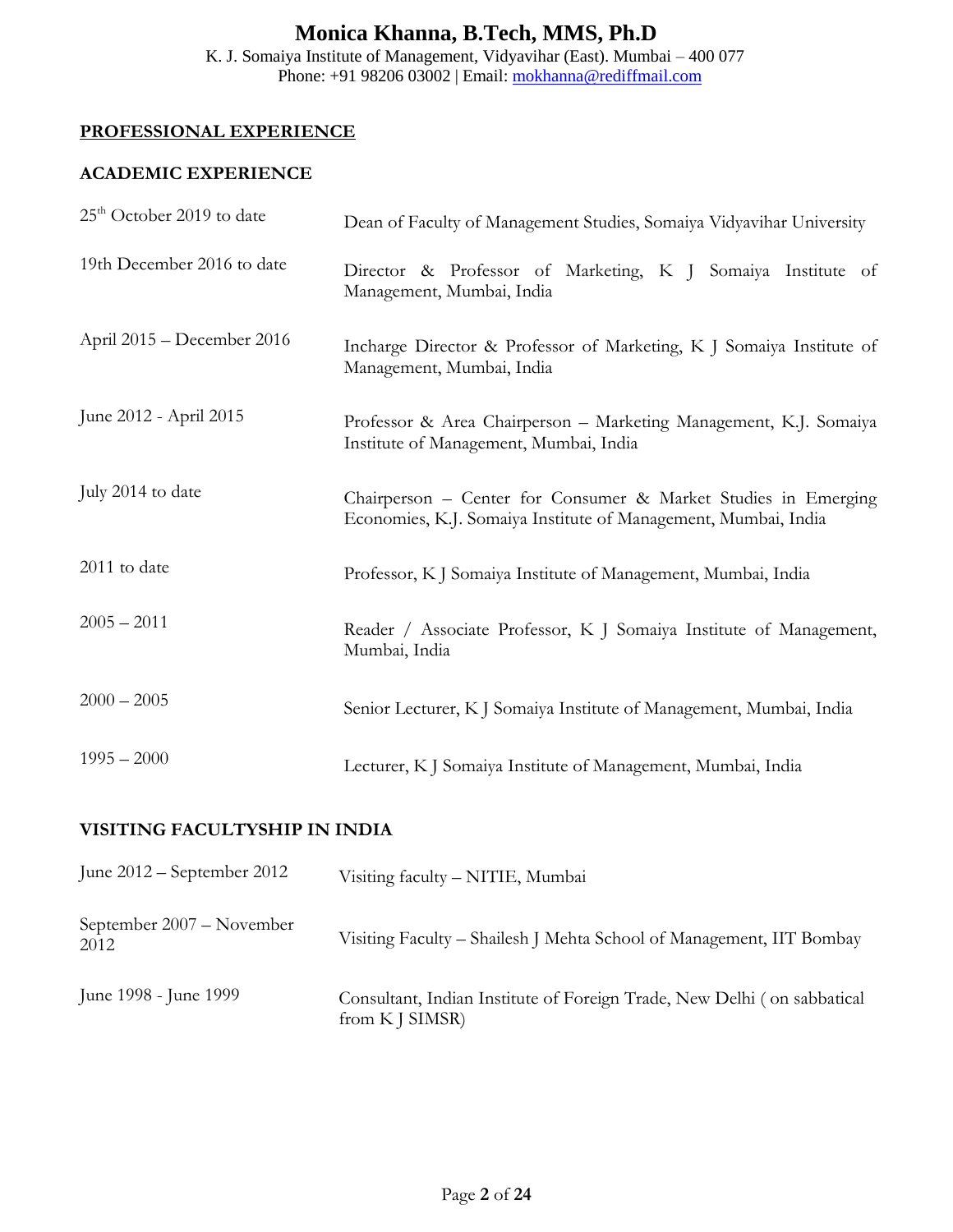K. J. Somaiya Institute of Management, Vidyavihar (East). Mumbai – 400 077 Phone: +91 98206 03002 | Email: [mokhanna@rediffmail.com](mailto:mokhanna@rediffmail.com)

#### **INTERNATIONAL TEACHING ASSIGNMENTS**

| September - 21 | International Faculty Exchange - Institute of Industrial Management, Economics and<br>Trade, Peter the Great St. Petersburg Polytechnic University, Russia - Sept 2020 - to<br>teach the subject of Scientific Discourse from 17 <sup>th</sup> September 2021 to 10 <sup>th</sup> December<br>2021 (once in two weeks via online Zoom Platform) |
|----------------|-------------------------------------------------------------------------------------------------------------------------------------------------------------------------------------------------------------------------------------------------------------------------------------------------------------------------------------------------|
| September - 20 | International Faculty Exchange - Institute of Industrial Management, Economics and<br>Trade, Peter the Great St. Petersburg Polytechnic University, Russia - Sept 2020 - to<br>teach the subject of Scientific Discourse from 11 <sup>th</sup> September 2020 to 4 <sup>th</sup> December<br>2020 (once in two weeks via online Zoom Platform)  |
| $Jun-20$       | International Faculty Exchange - DHBW Stuttgart - June 2020 - to teach the subject of<br>International Management from 2nd June 2020 to 5 <sup>th</sup> June 2020 (Online Zoom Platform                                                                                                                                                         |
| <b>Jun-19</b>  | International Faculty Exchange - DHBW Stuttgart - June 2019 - to teach the subject of<br>International Management from 3rd June 2019 to 7th June 2019                                                                                                                                                                                           |
| May-19         | International Faculty Exchange - Institute of Industrial Management, Economics and<br>Trade, Peter the Great St. Petersburg Polytechnic University, Russia - May 2019 - to teach<br>the subject of International Management from 14th May to 17th May 2019                                                                                      |
| Jun-18         | International Faculty Exchange - DHBW Stuttgart - June 2018 - to teach the subject of<br>International Management from 4th June 2018 to 8th June 2018                                                                                                                                                                                           |
| Jun-17         | International Faculty Exchange - DHBW Stuttgart -May - June 2017 - to teach the<br>subject of International Management from 29 <sup>th</sup> May 2017 to 2 <sup>nd</sup> June 2017                                                                                                                                                              |
| Jun-16         | International Faculty Exchange - DHBW Stuttgart - June 2016 - to teach the subject of<br>International Management from 6 <sup>th</sup> June 2016 to 10 <sup>th</sup> June 2016                                                                                                                                                                  |
| Apr-15         | International teaching assignment to lecture to PhD students at the Hamburg School of<br>Business Administration on "Research Challenges in India".                                                                                                                                                                                             |

### **Ph.D. GUIDESHIP**

| March 2020 onwards   | Ph.D Guide - Somaiya Vidyavihar University |
|----------------------|--------------------------------------------|
| June 2012 onwards    | Ph.D Guide - University of Mumbai          |
| December 2008 - 2015 | Ph.D Guide (External) – BIT Mesra, Ranchi  |

### **INDUSTRY EXPERIENCE**

June 1986 - June 1990 Design Engineer, Siemens Limited, Mumbai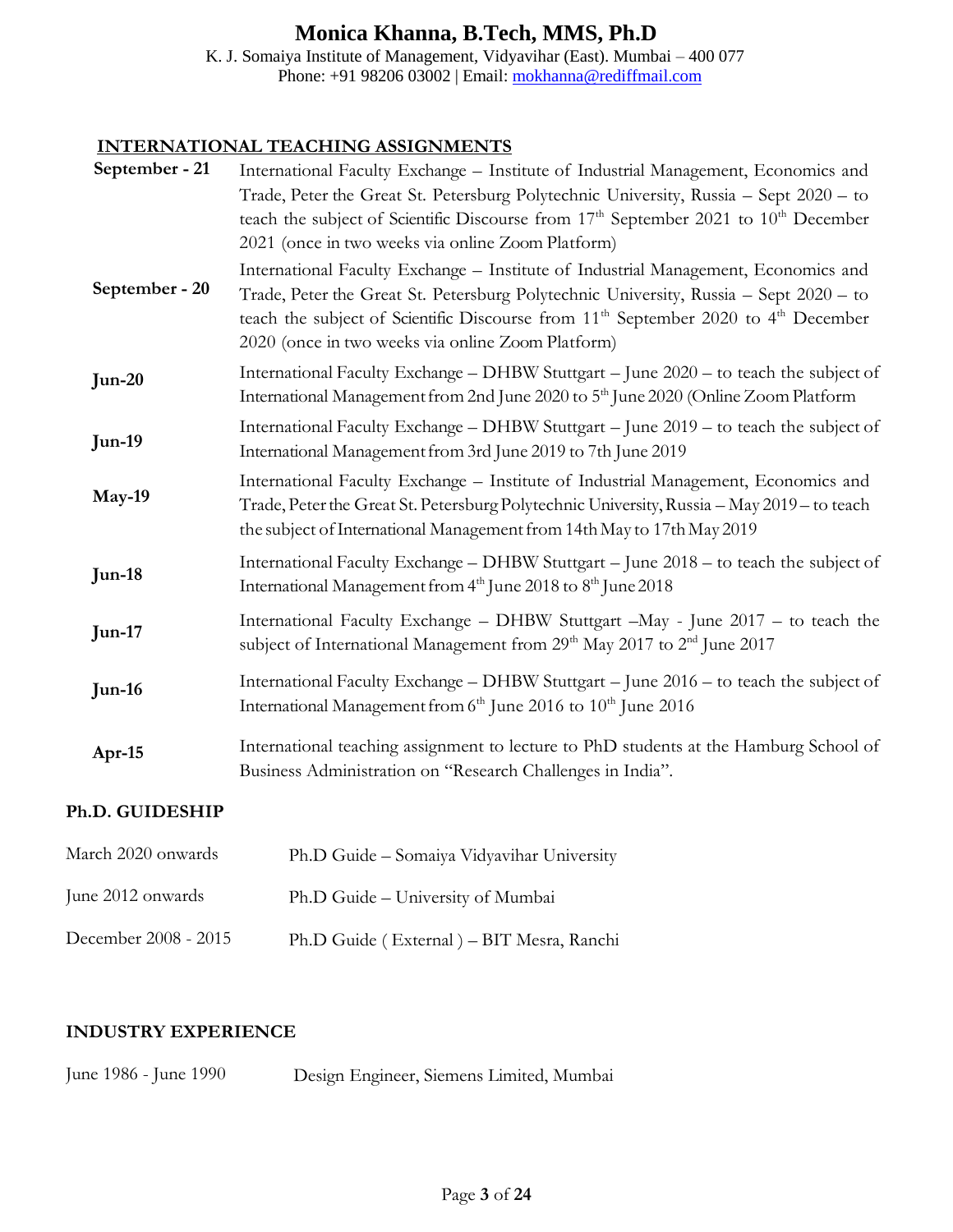K. J. Somaiya Institute of Management, Vidyavihar (East). Mumbai – 400 077 Phone: +91 98206 03002 | Email: [mokhanna@rediffmail.com](mailto:mokhanna@rediffmail.com)

### **PROFESSIONAL QUALIFICATIONS**

| Ph.D.                                     | University of Pune, June 2006                                                                  |  |
|-------------------------------------------|------------------------------------------------------------------------------------------------|--|
| M.M.S. (Marketing)                        | University of Mumbai, Narsee Monjee Institute of Management Studies, June<br>1992, First Class |  |
| <b>B.Tech</b> (Electrical<br>Engineering) | National Institute of Technology, Warangal, January 1986, First Class                          |  |
| N.E.T. (Test for<br>Lecturership)         | UGC Test, New Delhi, Dec 1998                                                                  |  |

#### **HONORS & AWARDS**

| 2021      | Invited as Chief Guest for the 5th National Young Managers Simulation Championship,<br>Organized by All India Management Association (AIMA), 16th Dec 2021 (Online Mode)                                                                                                                                                                                                                                   |  |
|-----------|------------------------------------------------------------------------------------------------------------------------------------------------------------------------------------------------------------------------------------------------------------------------------------------------------------------------------------------------------------------------------------------------------------|--|
| 2021      | Discussion on "Research Career and Academic Leadership", held by IRMA, Anand on 16th<br>Nov 2021 (online).                                                                                                                                                                                                                                                                                                 |  |
| 2021      | Invited as one of the Panel Speakers at the DOCMAD   Panel Discussion on "Research"<br>Career and Academic Leadership", held by IRMA, Anand on 16th Nov 2021 (online).                                                                                                                                                                                                                                     |  |
| 2021      | Invited as one of the Keynote Speakers at International Scientific Conference Global<br>Challenges of Digital Transformation of Markets (GDTM 2021). Title of Keynote Speech:<br>Using the Digital Revolution for Integration, Inclusivity and Sustainability of Humanity -<br>Experiences from India, 29 <sup>th</sup> September 2021, Peter the Great St. Petersburg Polytechnic<br>University (online). |  |
| 2021      | Invited as one of the Panel Speakers at the 2 <sup>nd</sup> Research Clinic & Doctoral Consortium<br>(RCDC)-2021 on Advances in Management Research, held by Fortune Institute of<br>International Business (FIIB), New Delhi on 7 <sup>th</sup> August 2021 (online).                                                                                                                                     |  |
| 2021-2023 | Elected as Member of the Executive Council of AIMA - All India Management Association.                                                                                                                                                                                                                                                                                                                     |  |
| 2021      | Certification of Appreciation - Distinguished Speaker at S&SE Asian UN Sub-Committee<br>Webinar: 1 <sup>st</sup> Innovation and Entrepreneurship Education Forum – 23 <sup>rd</sup> September 2021.                                                                                                                                                                                                        |  |
| 2021      | Letter of Appreciation - Participated in International Professional and Public Accreditation<br>of Cluster of Academic Programs in The Areas of Training: "Trade Business", Institute of<br>Industrial Management, Economics and Trade, Peter the Great St. Petersburg Polytechnic<br>University, Russia, 21st April 2021, online mode                                                                     |  |
| 2019-2021 | Elected as Member of the Executive Council of AIMA - All India Management Association                                                                                                                                                                                                                                                                                                                      |  |
| 2019      | Guest Speaker at the Indian Education Congress 2019                                                                                                                                                                                                                                                                                                                                                        |  |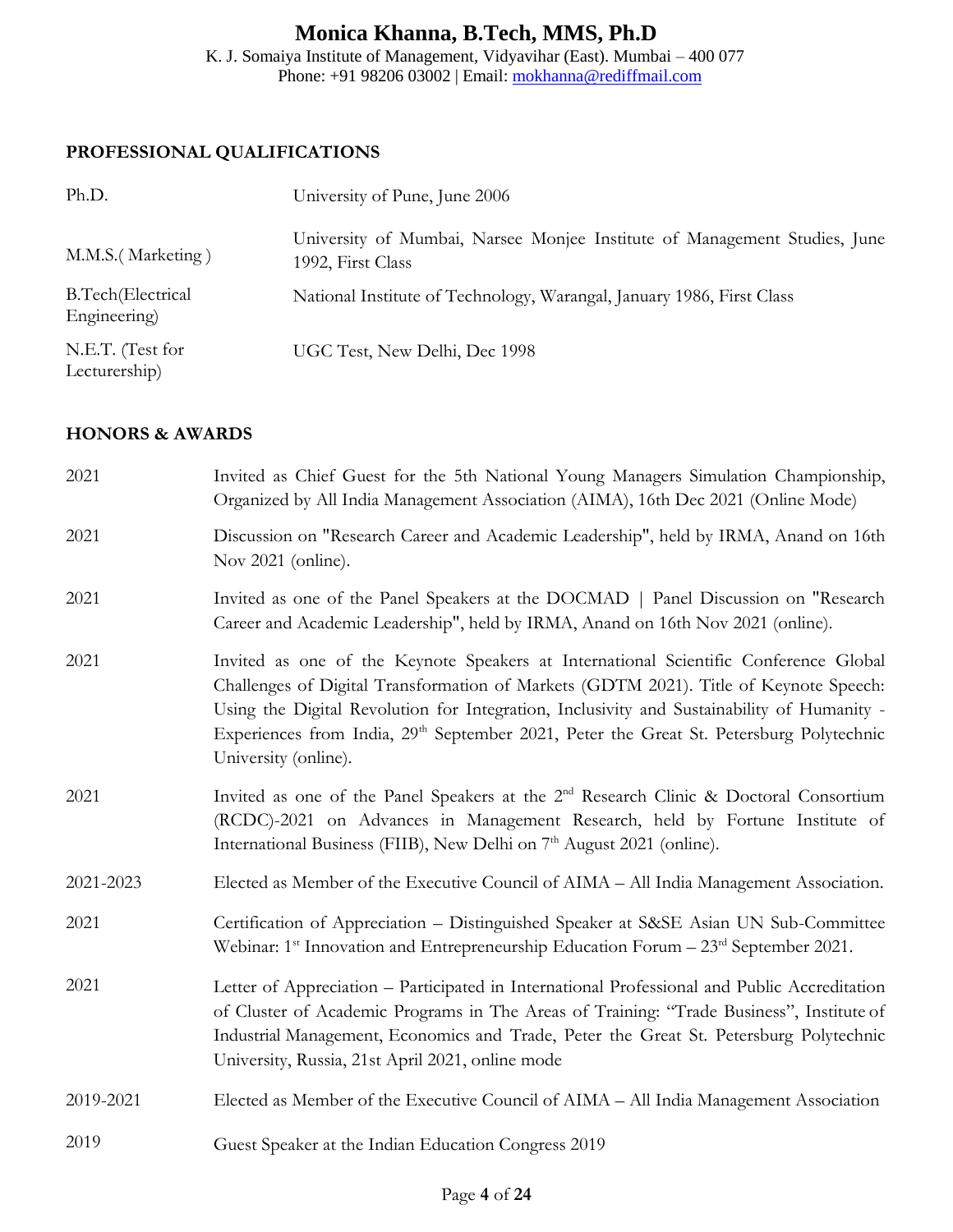K. J. Somaiya Institute of Management, Vidyavihar (East). Mumbai – 400 077 Phone: +91 98206 03002 | Email: [mokhanna@rediffmail.com](mailto:mokhanna@rediffmail.com)

| 2019      | 50 Education Innovative Leaders Award, World Innovation Congress                                                                                                                                   |
|-----------|----------------------------------------------------------------------------------------------------------------------------------------------------------------------------------------------------|
| 2017      | "Y K Bhushan 100 Most Dedicated Teachers of India" Award at the World Education<br>Congress                                                                                                        |
| 2018      | Best Institute of Somaiya Vidyavihar Award - Founder's Day Celebrations                                                                                                                            |
| 2017-2019 | Elected as Member of the Executive Council of AIMA - All India Management Association                                                                                                              |
| 2017      | Invited as a Member of UGC appointed committee for inspection of Thiagarajar Institute<br>of Management, Madurai, India                                                                            |
| 2016      | Invited as a Member of UGC appointed committee for inspection of Coimbatore Institute<br>of Management and Technology, Coimbatore, India                                                           |
| 2015-2017 | Elected as Member of the Executive Council of AIMA – All India Management Association                                                                                                              |
| 2016      | Invited Member of Panel of Judges for the Ramkrishna Bajaj National Quality Awards, 2015<br>by Indian Merchants Chamber                                                                            |
| 2016      | Invited as Member of the Board of Studies of Amity Business School, Amity University                                                                                                               |
| 2015-2016 | Independent Lady Director - Entegra Ltd - an S Kumar Group Company                                                                                                                                 |
| 2015      | Book reviewer for the book on Strategic Brand Management by Kevin Lane Keller, M G<br>Parameswaran and Isaac Jacob (Indian Adaptation), 4th Edition, Pearson Education, along<br>with testimonial. |
| 2014      | Book reviewer for the book on Consumer Behavior by Leon G. Schiffman, Joseph<br>Wisenblit and S. Ramesh Kumar (Indian Adaptation), 11th Edition, Pearson Education,<br>along with testimonial.     |
| 2014      | Provost's Award for Excellence in Teaching by the Somaiya Vidyavihar, promoting trustee<br>of the K J Somaiya Institute of Management.                                                             |
| 2014      | Award for Excellence in Teaching by K J Somaiya Institute of Management on Teacher's<br>Day celebrations.                                                                                          |
| 2010      | Awarded "Women Super Achievers Award" at the 18th Dewang Mehta Business School<br>Awards.                                                                                                          |
| 2010      | Awarded "Outstanding Contribution to Teaching" by the Higher Education Forum.                                                                                                                      |
| 2010      | Book Reviewer - Principles of Marketing, Pearson Education - Kotler, Armstrong,<br>Agnihotri, Ehsaan Ul Haque - Edition 13.                                                                        |
| 2009-2011 | Elected as Member of the Executive Council of the Bombay Management Association.                                                                                                                   |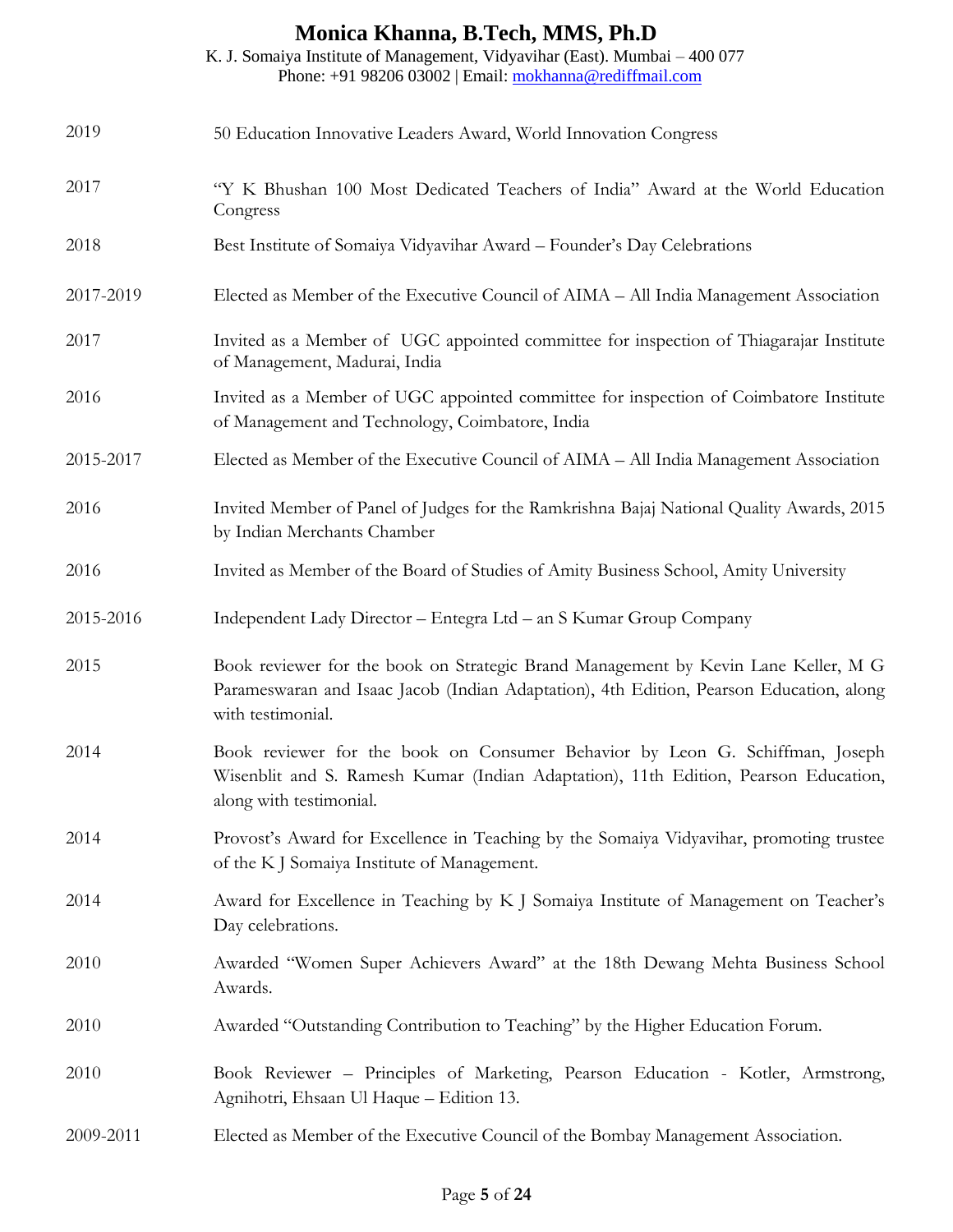|      | K. J. Somaiya Institute of Management, Vidyavihar (East). Mumbai – 400 077<br>Phone: +91 98206 03002   Email: mokhanna@rediffmail.com |
|------|---------------------------------------------------------------------------------------------------------------------------------------|
| 2008 | Book Reviewer - Marketing Management – South Asian Perspective, Pearson Education -<br>Kotler, Keller, Koshy, Jha - Edition 13.       |
| 2007 | "Best Teacher of Management" Award by the Bombay Management Association.                                                              |
| 2006 | Book Reviewer - Marketing Management - South Asian Perspective, Pearson Education -<br>Kotler, Keller, Koshy, Jha – Edition 12(IE)    |

### **PUBLICATIONS**

### **PRIZE WINNING CASE STUDIES**

| November 2008 | Monica Khanna, From Soaps to Software to Soaps - Wipro Acquires Unza -   |  |  |  |
|---------------|--------------------------------------------------------------------------|--|--|--|
|               | for the Aditya V Birla India Centre at the London Business School, UK -  |  |  |  |
|               | Prize Winning Case (Prize Money: Indian Rupees 1 Lakh) – case published  |  |  |  |
|               | Reference<br>Case<br>$310 - 280 - 1$ ;<br>ECCH<br>no.<br>on              |  |  |  |
|               | http://www.ecch.com/educators/search                                     |  |  |  |
| November 2007 | Monica Khanna, Re-Positioning India Post – From a Logistics Company to   |  |  |  |
|               | a Marketing & Financial Behemoth - Aditya V Birla India Centre at the    |  |  |  |
|               | London Business School, UK – Prize Winning Case (Prize Money: Indian     |  |  |  |
|               | Rupees 1 Lakh) - Case published on ECCH - Case Reference no. 608-040-    |  |  |  |
|               | 1; http://www.ecch.com/educators/search                                  |  |  |  |
| October 2007  | First Mover Disadvantage – Developing New Consumer Categories in India   |  |  |  |
|               | - The Case for "Wet Wipes", as part of the TCS SMART MANAGER             |  |  |  |
|               | Case Study Competition organized by Smart Manager Magazine, India, Oct - |  |  |  |
|               | Nov.<br>$07$ , Vol<br>$6,$ Issue $6,$ for<br>Students;<br>Management     |  |  |  |
|               | http://thesmartmanager.com/file/TheSmartManager,%20SanjeevGuptaEx        |  |  |  |
|               | pert,%20Oct- Nov%2007_436.pdf                                            |  |  |  |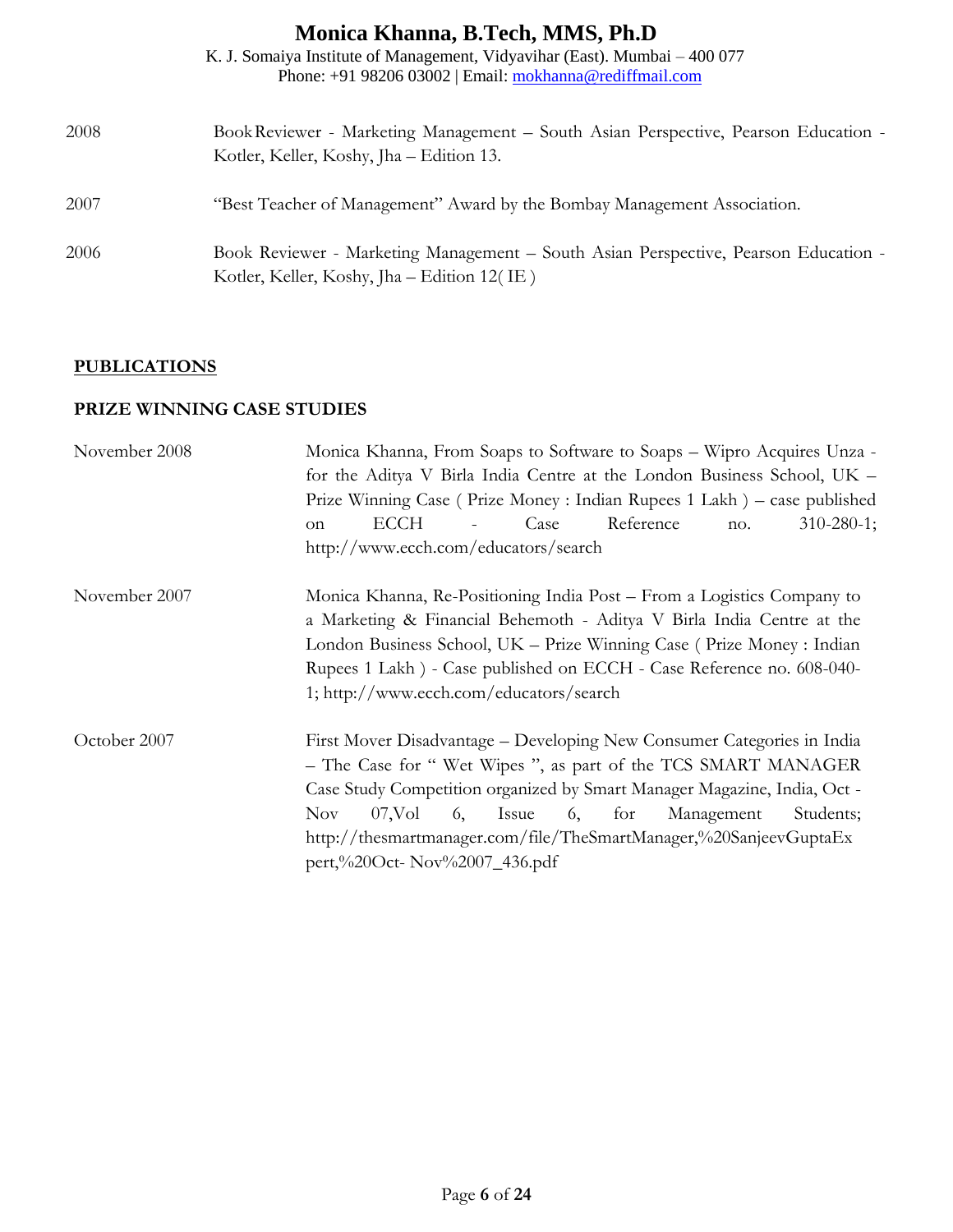#### **Monica Khanna, B.Tech, MMS, Ph.D** K. J. Somaiya Institute of Management, Vidyavihar (East). Mumbai – 400 077 Phone: +91 98206 03002 | Email: [mokhanna@rediffmail.com](mailto:mokhanna@rediffmail.com)

### **JOURNAL PUBLICATIONS**

#### **Category ABDC Journal Publications**

**Monica Khanna**, TRANSFORMATIONAL LEADERSHIP FOR MANAGEMENT EDUCATION SECTOR, "COVID-19 Pandemic – Challenges for Management Education", AMDISA e-book Publication, ISBN: 978-81-954548-1-5, Pages 112-114, August 2021. (Invited Publication)

**Monica Khanna**, Isaac Jacob & Anjali Chopra, **Marketing of Higher Education Institutes through the Creation of Positive Learning Experiences – Analyzing the Role of Teachers' Caring Behaviors, Journal of Marketing for Higher Education**, DOI: 10.1080/08841241.2021.1966158 **(Category 'B' Journal)**, August 2021

Udo Wagner, Isaac Jacob, **Monica Khanna**, Krupa Rai, **Possession Attachment towards Global Brands: How the "World of Barbie" is Shaping the Mindsets of Millennial Girls**, **Journal of International Consumer Marketing,** DOI: 10.1080/08961530.2020.1813671 **(Category 'B' Journal)**, September 2020.

Isaac Jacob, **Monica Khanna**, Krupa Rai, **Attribution Analysis of Luxury Brands: An Investigation into Consumer- Brand Identity Congruence through Conspicuous Consumption**, **Journal of Business Research,** doi.org/10.1016/j.jbusres.2019.0. **(Category 'A' Journa**l), July 2019.

**Monica Khanna**, Isaac Jacob, Anjali Chopra, **Promoting Business School Brands through Alumni (Past Customers) - Analyzing Factors Influencing their Brand Resonance**, **Journal of Promotion Management,** DOI: 10.1080/10496491.2019.1557812, ISSN: 1049-649, pp 1- 17 **(Category 'B' Journal),** January 2019.

Vilasini Jadhhav, **Monica Khanna**, **A Demographic Study of Online Buying Behavior Among College Students in Mumbai, India, South Asian Journal of Management,** Vol.24, Issue No.4, Oct-Dec 2017, ISSN: 0971-5428, pp 11-34 **(Category 'C' Journal),** October – December 2017.

**Monica Khanna**, Isaac Jacob, Neha Yadav, **Identifying and Analyzing Touchpoints for Building a Higher Education Brand**, **Journal of Marketing for Higher Education,** Volume 24, Issue 1, 2014, pp122-143 **(Category 'B' Journal),** June 2014.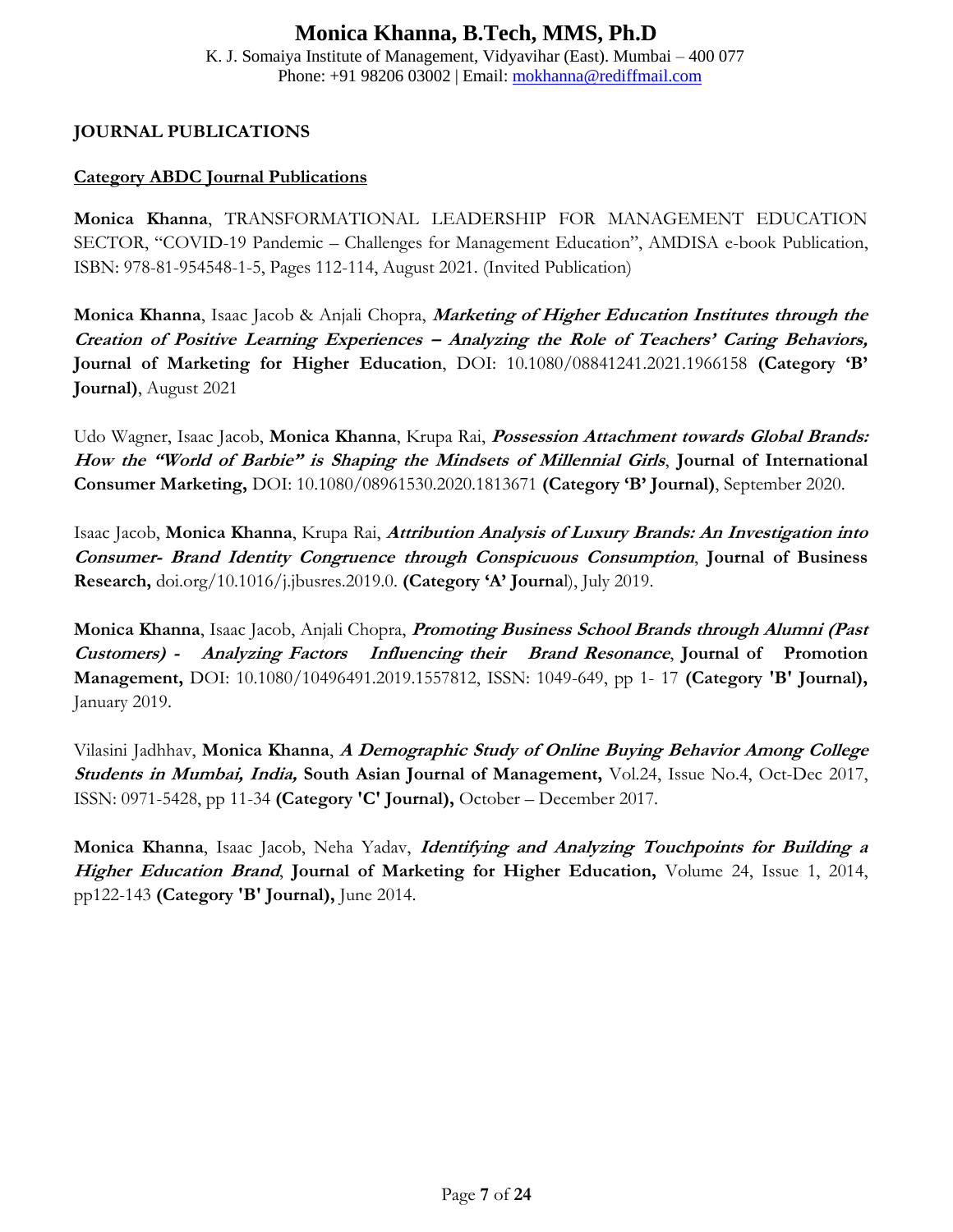K. J. Somaiya Institute of Management, Vidyavihar (East). Mumbai – 400 077 Phone: +91 98206 03002 | Email: [mokhanna@rediffmail.com](mailto:mokhanna@rediffmail.com)

#### **Peer Reviewed and Invited Publications**

Jinal Shah, **Monica Khanna,** Hiren Patel (2021). **Technology Adoption and Continuance of MOOCs: <sup>A</sup> Systematic Literature Review, Synthesis and Future Research Agenda**, Journal of Content, Community & Communication, Vol. 14 Year 7, 106-132, Amity School of Communication, Amity University Publication, Dec 2021.

**Monica Khanna**, **Transformational Leadership for Management Education**, Book on "COVID-19 Pandemic – Challenges for Management Education", AMDISA e-book Publication, ISBN: 978-81-954548-1- 5, Pages 112-114, August 2021 **(Invited Publication)**

Jadhav, V., & **Monica Khanna** (2016). **Factors Influencing Online Buying Behavior of College Students: A Qualitative Analysis. The Qualitative Report,** 21(1), 1-15. Retrieved from [http://nsuworks.nova.edu/tqr/vol21/iss1/1,](http://nsuworks.nova.edu/tqr/vol21/iss1/1) January 2016.

Isaac Jacob, **Monica Khanna**, Neha Yadav, **Beyond Poverty : A Study of Diffusion & Adoption of Feminine Hygiene Products Among Low Income Group Women in Mumbai,** ELSEVIER, **Procedia – Social and Behavioral Sciences,** 148(2014) 291-298, August 2014.

Hardeep Singh, **Monica Khanna**, **"Embracing Social Media for Responsible Marketing: A Case Analysis of Food and Beverage Marketers (Non- alcoholic)", Social Media Marketing - Emerging Concepts and Applications, Excel Publications,** ISBN No 978-93-5062-2, pp 218-229, July 2014.

**Monica Khanna**, Karandikar Manisha, **Impact of Relational Collectivism on Impulse Buying for Others, International Journal of Indian Culture and Business Management,** Vol. 7, No. 4, 2013, ISSN Print 1753-0806, pp 589-604, December 2011.

**Monica Khanna**, Karandikar Manisha, Kuruvilla Shelja, **Impact of In- Store Influences on Impulse Buying, Journal of Management Development & Research,** Vol-1, Issue -2, Kohinoor Business School, Pune, India, ISSN No. . 2249-023X, January 2011.

**Monica Khanna**, Karandikar Manisha, Arekar Kirti, **Is Impulse Buying Product Specific in India, South Asian Business Review,** Vol 2, No. 2, Birla Institute of Management and Technology, Greater Noida, India, ISSN 0975 – 4326, January 2011.

**Monica Khanna**, **Destination Branding – Developing Brand India, Synergy,** Journal of K. J. Somaiya Institute of Management Studies & Research, Mumbai, India, ISSN 0973-8819, January 2011.

**Monica Khanna**, Banerjee Avipsha, **Marketing of Luxury Brands, Synergy,** Journal of K. J. Somaiya Institute of Management Studies & Research, Mumbai, India, ISSN 0973- 8819, January 2010.

**Monica Khanna**, Ghai Suresh, Rawat S, **Retail Power - A Study of the Rise of the Private Labels and its Customer Perception**, **Synergy,** Journal of K.J. Somaiya Institute of Management Studies & Research, Mumbai, India, ISSN 0973-8819, July 2008

**Monica Khanna** – **Brand Loyalty and the Urban Indian Women:Understanding their Buying Behavior Across Different Product Categories, Synergy,** Journal of K.J. Somaiya Institute of Management Studies & Research, Mumbai, India, ISSN 0973-8819, July 2007.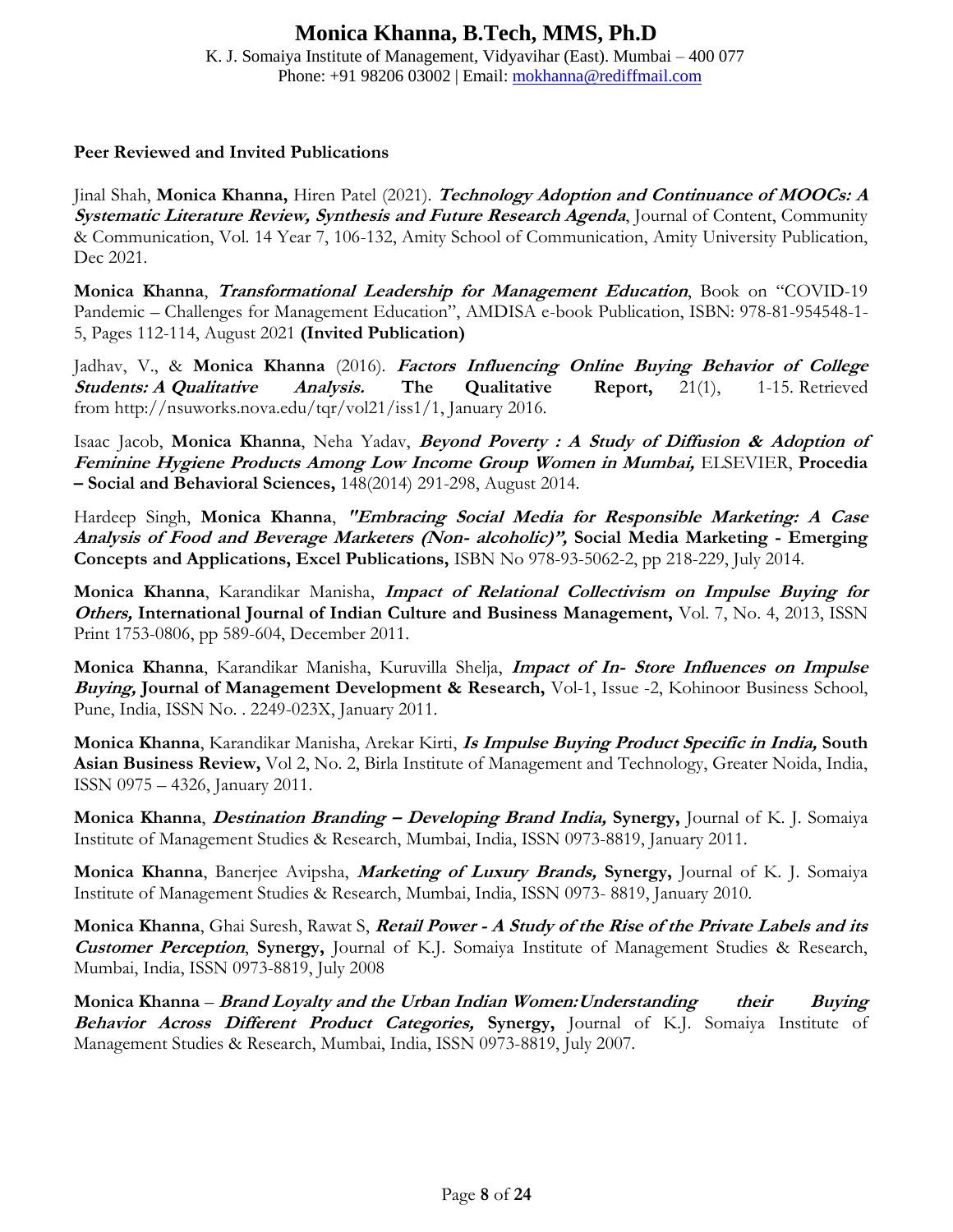K. J. Somaiya Institute of Management, Vidyavihar (East). Mumbai – 400 077 Phone: +91 98206 03002 | Email: [mokhanna@rediffmail.com](mailto:mokhanna@rediffmail.com)

#### **CONFERENCE PROCEEDINGS**

Nora Bhatia, **Monica Khanna**, Anjali Chopra, The Relationship Between Organization Culture and Organizational Agility – A Study in the Indian Context Based on the Denison Organizational Culture Model,  $4<sup>th</sup>$ International Conference on Challenges in Emerging Economies, 4<sup>th</sup> GMCEE 2021, K J Somaiya Institute of Management, Mumbai (Conference Book of Proceedings), ISBN: 978-81-951906-6-9, pp 15-29, December 2021

Jinal Shah, **Monica Khanna**, A Study on Factors Influencing MOOC Adoption and Usage among the Millennials, International Conference on Business Research and Innovation, ICBRI, 2021, MDI Murshidabad, (Conference Book of Proceedings), ISBN: 978-81-952843-7-5, pp 323-339, July 2021

Jinal Shah, **Monica Khanna**, A Study on Factors Influencing MOOC Adoption and Usage Among the Millennials, International Conference on Business Research and Innovation (ICBRI), Online, 26th – 27th February 2021, MDI Murshidabad, Business Research and Innovation, Excel Publications, ISBN: 978-81-952843- 7-5, Page 323-339

Isaac Jacob, Krupa Rai, **Monica Khanna**, Devarsh Muni, Mohak Shah, 'Distanced Asset – We own it, but we don't': A study of Archetypical Behavior of Indian Consumers in the Shared Economy, 15<sup>th</sup> SIMSR Global Marketing Conference – 15SGMC, K J Somaiya Institute of Management, Mumbai (Conference Book of Proceedings), ISBN 978-81-936405-3-1, pp 255-261, February 2020

Nora Bhatia, **Monica Khanna**, Analyzing Implicit Biases, Team Effectiveness and Organizational Agility in the Indian Context, Demystifying Team Dynamics, 6<sup>th</sup> International HR Conference, K J Somaiya Institute of Management, Mumbai (Conference Book of Proceedings), ISBN 978-81-934533-7-7, pp 221-223, February 2019.

Anjali Chopra, **Monica Khanna**, Sonali Jaju, Vrushali Avhad, Antecedents of Influencer Marketing in Purchase Intention with Specific Focus on Product - Influencer Fitment in the Indian Context, Marketing to Millennials (Conference Book of Proceedings), ISBN 978-81- 934533-8-4, pp 221-230, February 2019.

Vilasini Jadhhav, **Monica Khanna**, Isaac Jacob, The Impact of Marketing Mix Elements on Millenials Attitude towards Online Shopping Behaviour, Marketing to Millenials (Conference Book of Proceedings), ISBN 978-81- 934533-8-4, pp 130-133, February 2019.

Vilasini Jadhhav, **Monica Khanna**, Isaac Jacob, Service Quality Perception of Global Versus Local Online Retailers Operating in India, Marketing to the Global Consumer (Conference Book of Proceedings ), ISBN 978- 93- 81715-14-7, pp 230-232, February 2018.

Hardeep Singh, **Monica Khanna**, Apurv Anand Tekriwal, Factors Contributing to Actual Behavioral Control in the Adoption of Healthy Food Choices – Self Efficacy, Convenience, Hedonism, Marketing to the Global Consumer (Conference Book of Proceedings), ISBN 978- 93-81715-14-7, pp 58-63, February 2018.

Hardeep Singh, **Monica Khanna**, Sumeteesh Kanjani, Exploring Triggers and Barriers to Healthy Food Choices, Marketing to the Global Consumer (Conference Book of Proceedings), ISBN 978 -93-81715-14-7, pp 14-22, February 2018.

Hardeep Singh, **Monica Khanna**, Applying The Theory of Planned Behavior to Study Adoption of Healthy Food Choices Among Urban Indian Adults, New Age Customer Centric Marketing, (Conference Book of Proceedings), ISBN 978-93-85537-04-2, pp 100-107, February 2017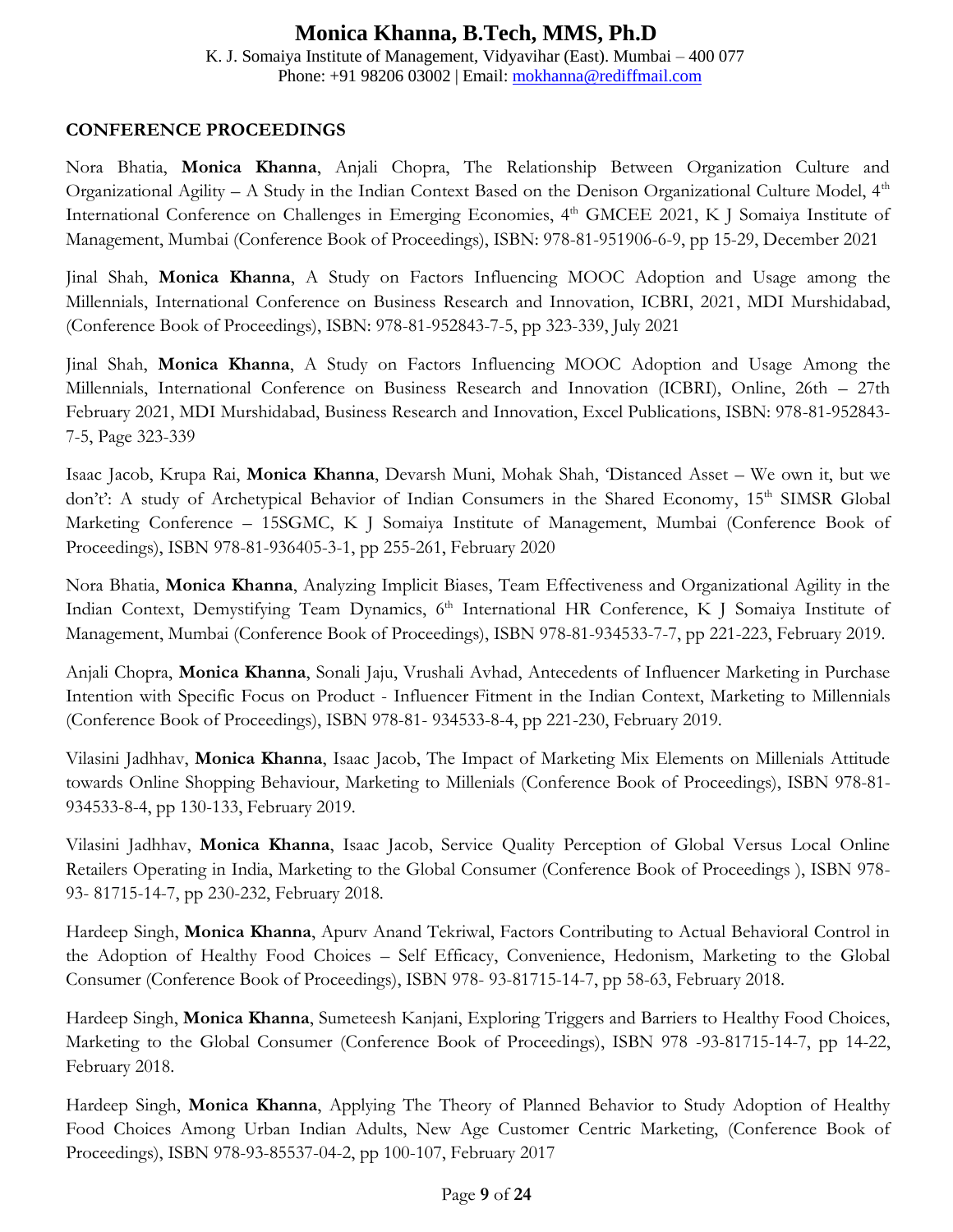K. J. Somaiya Institute of Management, Vidyavihar (East). Mumbai – 400 077 Phone: +91 98206 03002 | Email: [mokhanna@rediffmail.com](mailto:mokhanna@rediffmail.com)

Vilasini Jadhav, **Monica Khanna**, An Empirical Examination of College Students' Demographics on Online Buying Behavior in Mumbai, New Age Customer Centric Marketing, (Conference Book of Proceedings), ISBN 978-93-85537-04-2, pp 135-137, February 2017

Hardeep Singh, **Monica Khanna**, A Proposed Self-Efficacy based Segmentation of Consumers of Healthy Food Choices, Experiential Marketing: Touch points. Technology. Communication. Customer Interface, 10<sup>th</sup> SIMSR Global Marketing Conference, 11SGMC, K J Somaiya Institute of Management, Mumbai, (Conference Book of Proceedings), ISBN 978-9385-777-196, pp 17-23, February 2016.

Hardeep Singh, **Monica Khanna**, Abhishekh Samanta, Factors Influencing Food Choice Among Urban Indian Young Adults- Implications for Food and Beverage Marketers, Innovation based Sustainable Practices of Organizations, (Conference Book of Proceedings), ISBN 978- 93- 83003-01-3, pp 225-233, March 2015.

Vilasini Jadhav, **Monica Khanna**, Online Shopping Behavior Among College Students in Mumbai, Engagement Marketing: Consumers. Markets. Technology, 10<sup>th</sup> SIMSR Global Marketing Conference, 10SGMC, K J Somaiya Institute of Management, Mumbai, (Conference Book of Proceedings), ISBN 978-81-7039-292-7, pp 43- 47 (Best Research Paper presented in the Conference), February 2015.

Shalini Talwar, **Monica Khanna**, Isaac Jacob, A Critical Analysis of Value Drivers for e-Brands, Engagement Marketing: Consumers. Markets. Technology, 10<sup>th</sup> SIMSR Global Marketing Conference, 10SGMC, K J Somaiya Institute of Management, Mumbai, (Conference Book of Proceedings), ISBN 978-81-7039-292-7, pp 178-187 (Third Prize for Research Paper presented in the Conference), February 2015.

**Monica Khanna**, Ralston Rajvaidya, A Conceptual Study on Affordable Luxury in India, Engagement Marketing: Consumers. Markets. Technology, 10<sup>th</sup> SIMSR Global Marketing Conference, 10SGMC, K J Somaiya Institute of Management, Mumbai, (Conference Book of Proceedings), ISBN 978-81-7039-292-7, pp 82-88, February 2015.

Hardeep Singh, **Monica Khanna**, International Regulations on the Promotion of Processed Food and Beverages to Children – Implications for India, Engagement Marketing: Consumers. Markets. Technology, 10<sup>th</sup> SIMSR Global Marketing Conference, 10SGMC, K J Somaiya Institute of Management, Mumbai, (Conference Book of Proceedings), ISBN 978-81-7039-292-7, pp 50-54, February 2015.

**Monica Khanna**[, Karandikar Manisha, Impact of Shopping Groups on Impulse Buying Behavior in India, for](http://www.lcbr-online.com/index_files/WebProceedingsEMC2010.pdf)  [the](http://www.lcbr-online.com/index_files/WebProceedingsEMC2010.pdf) [LCBR European Marketing Conference 2010, held and organized by the Lupcon Center for Business](http://www.lcbr-online.com/index_files/WebProceedingsEMC2010.pdf)  [Research,](http://www.lcbr-online.com/index_files/WebProceedingsEMC2010.pdf) Munich, Germany, ISSN 2190-7935, available at http://www.lcbr[online.com/indexfiles/WebProceedingsEMC2010.pdf,](http://www.lcbr-online.com/index_files/WebProceedingsEMC2010.pdf) June 2010.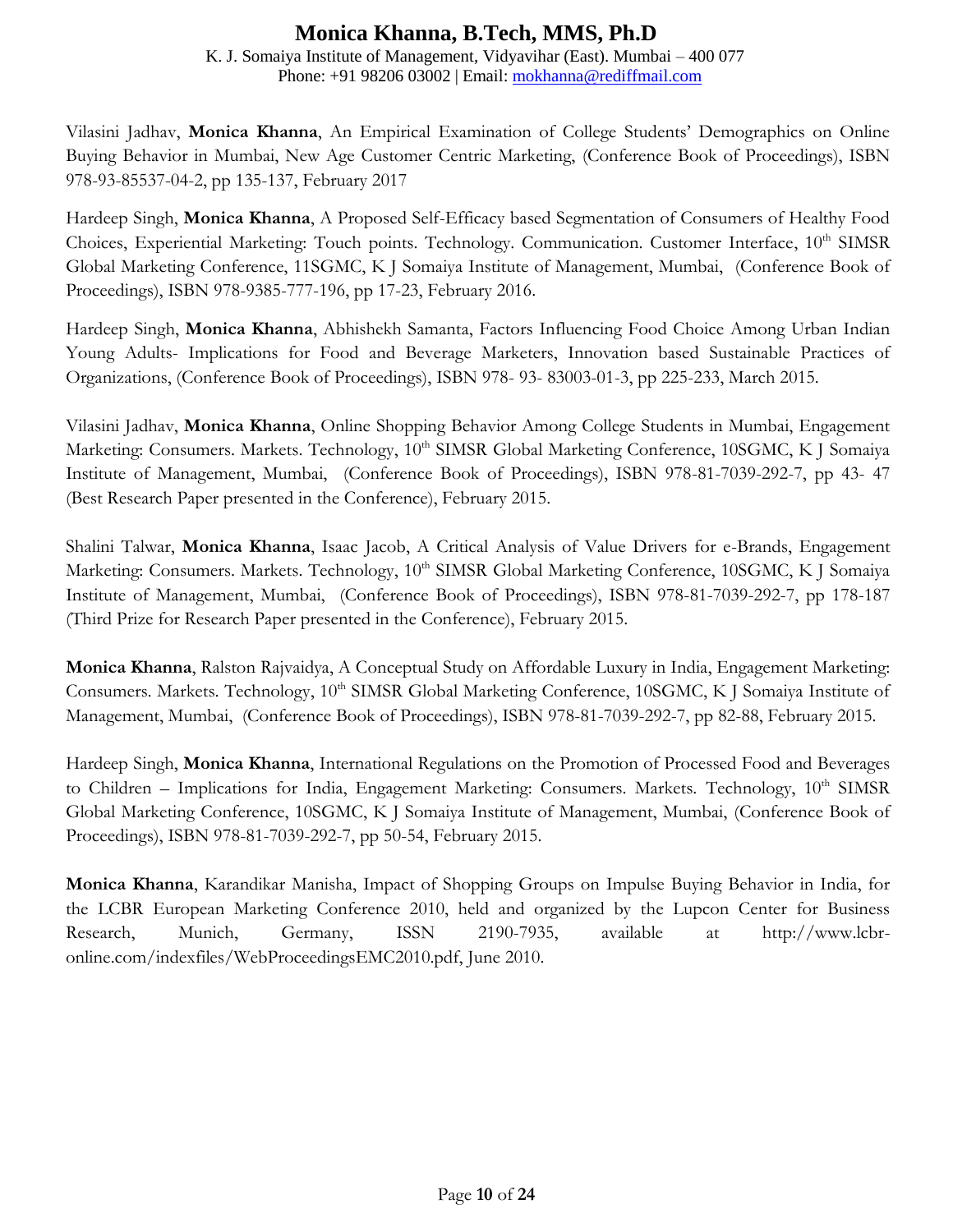K. J. Somaiya Institute of Management, Vidyavihar (East). Mumbai – 400 077 Phone: +91 98206 03002 | Email: [mokhanna@rediffmail.com](mailto:mokhanna@rediffmail.com)

### **CHAPTERS IN BOOKS / BOOK CO-EDITOR**

Business Theories & Practices Around the World, Conference Proceedings, Conference of the Euromed Academy of Business, ISBN 978-81-936405-5-5 **(Co-Editor),** February 2020

MarkTech 2.0, Conference Proceedings, 15th SIMSR Global Marketing Conference, ISBN 978-81-936405-3-1 **(Co-Editor)**, February 2020

Marketing to Millennials, Conference Proceedings, 14th SIMSR Global Marketing Conference, ISBN 978-81- 934533-8-4 **(Co-Editor),** February 2019

Marketing to the Global Consumer, Conference Proceedings, 13th SIMSR Global Marketing Conference, ISBN 978-93-81715-14-7 **(Co-Editor)**, February 2018

New Age Customer Centric Marketing, Conference Proceedings, 12th SIMSR Global Marketing Conference, ISBN 978-9385-537-04-2 **(Co-Editor),** February 2017

Experiential Marketing: Touch points. Technology. Communication. Customer-Interface, Conference Proceedings, 11th SIMSR Global Marketing Conference, ISBN 978-9385-777- 196 **(Co-Editor)**, January 2016

Engagement Marketing: Consumers. Markets. Technology, Conference Proceedings, 10th SIMSR Global Marketing Conference, ISBN 978-81-7039-292-7 **(Co-Editor),** February 2015

Ubiquitous Marketing: Unwired Consumers… Rewriting Rulebooks, Conference Proceedings, 9th SIMSR Global Marketing Conference, ISBN 978-81-7039-289-7 **(Co-Editor),** January 2014

Marketing Metamorphosis: Transforming Lives … Nurturing Lifestyles, Conference Proceedings, 8th SIMSR Global Marketing Conference, ISBN 978-81-7039-286-6 **(Co-Editor),** January 2013

Marketing Unbound, Selected Book of Research Papers, 7th SIMSR Asia Marketing Conference, ISBN 978-81- 7039-283-5 **(Co-Editor),** April 2012

Marketing in Transition, Selected Book of Research Papers, 6th SIMSR Asia Marketing Conference, ISBN 978- 93-81361-58-0 **(Co-Editor),** January 2012

Customer Impact of Reference Groups on Impulse Buying, for the book published by Excel India Publishers titled MARKETING IN TRANSITION, pp 35-41, Co-author Prof Manisha Karandikar, ISBN 93 – 81361 - 58-4 **(Chapter in Book),** January 2011

Customer Satisfaction Survey for an e-Brand – A study of the e-Brand PaGalGuy.com, for the Advanced Research Series published by Macmillan India Limited titled BRANDS RISING as Products Fall, pp 159-173, co-author - Prof Dr Suresh Ghai, ISBN 023 – 063- 677-2 **(Chapter in Book**), December 2008

Qualitative Research, Marketing Research MS – 66, Unit 3, Indira Gandhi National Open University, School of Management Studies, New Delhi, pp 5- 15, ISBN -81-7605-355-4 **(Chapter in Book),** June 1998

Cluster Analysis and Multi-Dimensional Scaling, Marketing Research MS – 66, Unit 4, Indira Gandhi National Open University, School of Management Studies, New Delhi, pp 36 -46, ISBN 81-7605-367-8 **(Chapter in Book),** June 1998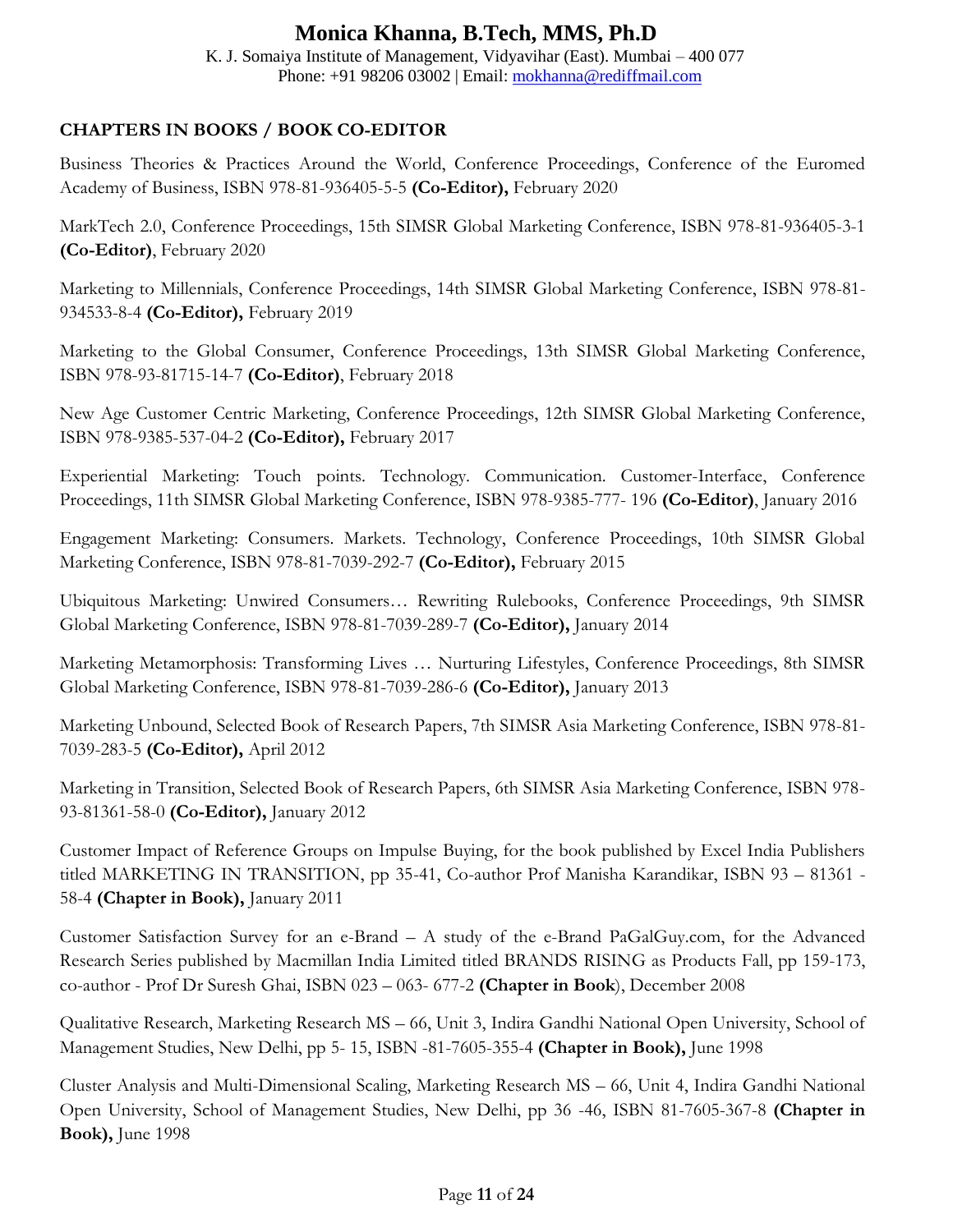K. J. Somaiya Institute of Management, Vidyavihar (East). Mumbai – 400 077 Phone: +91 98206 03002 | Email: [mokhanna@rediffmail.com](mailto:mokhanna@rediffmail.com)

#### **PARTICIPATION & PRESENTATION OF PAPERS IN NATIONAL / INTERNATIONAL SEMINARS, CONFERENCES, WORKSHOPS / SEMINARS ETC**

Jinal Shah, **Monica Khanna,** Computed Compatibility**:** Extending UTAUT2 for determining the Post-Adoptive Behaviour of Millennials for MOOCs, ICMC 2022, The Future of Business in a Digital Era: Data, Analytics, and Narratives, MICA Ahmedabad, Online. First prize: Rs 4 Lakhs

Jinal Shah, **Monica Khanna**, Determining Post-Adoptive Behavior of MOOCs Among Millennials, Management Doctoral Colloquium, "SHODH SAMAGAM" 2021, 9<sup>th</sup> -10<sup>th</sup> Dec 2021, IIM Vishakhapatnam, Online.

**Monica Khanna**, Isaac Jacob and Anjali Chopra, 'Building the Organizational "ABILITY TO COPE" Model in Change, Crisis and Disruptive Situations - Analyzing Underlying Institutional and Individual Factors', 4<sup>th</sup> International Conference of Marketing, Strategy and Policy Research Center, University of Newcastle, London, UK., 9<sup>th</sup> – 11<sup>th</sup> December 2020 (Virtual Conference)

Suneetha, Kandi., Ismat, Rahman., Debashree De., Dey, K. Prasanta., **Monica Khanna**., & Asawin Pasutham, Presenteeism and Productivity loss in working women of India, Thailand & Bangladesh due to Menstrual problems, 10th International Conference on Sustainable Waste Management towards Circular Economy, 2nd – 4th December 2020

Anjali Chopra**, Monica Khanna**, Isaac Jacob, 'From Touch & Feel to Touch Screen Shopping of Color Cosmetics: Analyzing Drivers of Behavioral Intention and Loyalty Among Millennial Women in Emerging Economies', Global Marketing Conference, GAMMA 2020, Seoul, 5<sup>th</sup> – 8<sup>th</sup> November 2020 (Virtual Conference)

**Monica Khanna**, Isaac Jacob, Anjali Chopra 'Conversations with Consumers: Analyzing Triggers and Barriers for Resurrecting the Tourism Sector in Post COVID World', International Scientific Conference, Global Challenges of Digital Transformation of Markets (GDTM'2020), 24<sup>th</sup> - 25<sup>th</sup> September 2020, Peter the Great St Petersburg Polytechnic University, Russia (Virtual Conference)

Vilasini Jadhav, **Monica Khanna**, Online Shopping Behavior of Millennials: Analyzing Effect of Behavioral and Demographic Characteristics, Conference of the Euromed Academy of Business, 5th – 7th February 2020, K J Somaiya Institute of Management Studies & Research, Mumbai, India.

**Monica Khanna**, Isaac Jacob, Anjali Chopra, We have a Resonating Story to Tell: Analyzing Alumni (Past Customers) as Advocates of Higher Education Brands Through Their Lived Experiences, Conference of the Euromed Academy of Business, 5th – 7th February 2020, K J Somaiya Institute of Management Studies & Research, Mumbai, India.

**Monica Khanna**, Collaboration and Co – creation between the FOR PROFIT and DISADVANTAGED SECTORS for developing sustainable entrepreneurial ecosystems, International Conference on Sustainable Development in Emerging Countries, 13th – 14th July 2019, School of Business and Tourism Management, Yunnan University, Kunming City, China.

**Monica Khanna**, Isaac Jacob, Anjali Chopra, Analyzing Factors That Influence Brand Resonance Among Alumni (As Past Customers) To Develop Brand Equity For Higher Education Brands, GAMMA 2018 Global Marketing Conference, 26th – 29th July 2018, Tokyo, Japan

Isaac Jacob, **Monica Khanna**, Krupa Rai, From Differently-Abled to Distinctly–Enabled: Creating Social Capital Using Servqual Model-The Case of Mirchi & Mime in Mumbai, GAMMA 2018 Global Marketing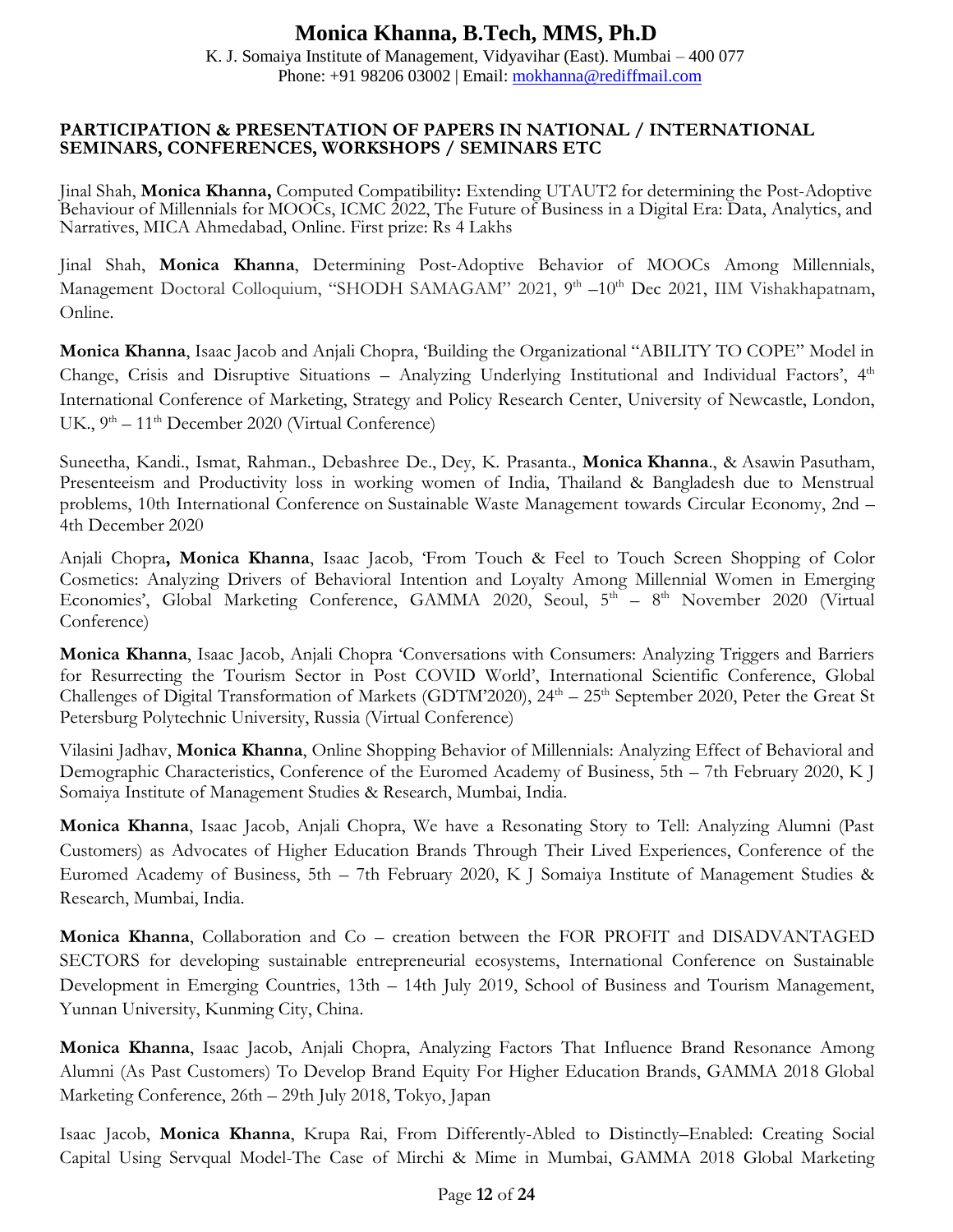K. J. Somaiya Institute of Management, Vidyavihar (East). Mumbai – 400 077 Phone: +91 98206 03002 | Email: [mokhanna@rediffmail.com](mailto:mokhanna@rediffmail.com)

Conference, 26th – 29th July 2018, Tokyo, Japan

**Monica Khanna**, Isaac Jacob, Krupa Rai, Analyzing Brands as Communicators Of Opinion Leadership And Its Influence On Raising Social And Behavioral Consciousness And Change, 23rd International Conference on Corporate and Marketing Communications, 12th – 13th April, 2018, University of Exeter, Exeter, UK.

Isaac Jacob, **Monica Khanna**, Krupa Rai, Attribution Analysis of Luxury Brands: An Investigation into Consumer- Brand Identity Congruence through Conspicuous Consumption, 23rd International Conference on Corporate and Marketing Communications, 12th – 13th April, 2018, University of Exeter, Exeter, UK

**Monica Khanna**, 1st Future of Learning Conference, IIM Bangalore, 15th - 16th Jan, 2018

**Monica Khanna**, 1st South and South East Asian University Rectors Forum, Yunnan University, Kunming City, China, 26th – 27th Nov, 2017

**Monica Khanna**, Anjali Chopra, Isaac Jacob, Jacob: Analyzing Dimensions of Caring Behavior that Impact and Create Lifetime Memories: The Student – Teacher Relationship in a Digitized World, 8th EMAC Regional Conference, Timisoara, Romania, 20th to 22nd Sept, 2017

**Monica Khanna**, Isaac Jacob, Hardeep Singh, Establishing Academic Leadership through INDUSTRY SPECIFIC EMPLOYMENT ORIENTED Teaching Learning Model, 7th IMC Conclave co-organized by mbauniverse.com and IIM Ahmedabad at IIM Ahmedabad, 4th to 6th August 2016

Isaac Jacob, **Monica Khanna**, Krupa Rai, Analysing The Cross Cultural Impact Of The "World Of Barbie" On Young Indian Girls In Shaping Their Mindset To Belong To A Transnational Imagined Community, 2016 Global Marketing Conference, Hong Kong, 21st to 24th July 2016

**Monica Khanna**, Isaac Jacob, Krupa Rai, Analysing influencers in consumer-brand relationship for heritage brand in personal care category by conducting symmetric, causal and asymmetric tests, 2016 Global Marketing Conference, Hong Kong, 21st to 24th July 2016

**Monica Khanna**, Director's Forum 2016, 2nd Asian Management Conclave, Singapore, 9th March 2016

Singh, H.& **Khanna,M**.(2016). A Proposed Self-Efficacy based Segmentation of Consumers of Healthy Food Choices, at the 11th SIMSR Global Marketing Conference ( 1st Prize ), January 2016

Jadhav, V., & **Khanna, M** (2016), Online Shopping Behavior: A Focus Group Study, at the 11th SIMSR Global Marketing Conference, Mumbai (2nd Prize), January 2016.

**Monica Khanna**, The Dilemma of Faculty Shortage, Conference on Accreditation of Institutional Learning and Growth, AMDISA, Hyderabad, December 2015.

**Monica Khanna**, Isaac Jacob, Identifying and Analysing Sources and Dimensions of Brand Personality for a Business School, 44th European Marketing Academy Conference ( EMAC 2015 ), KU Leuven and Vlerick Business School in Leuven, Belgium, May 2015.

**Monica Khanna**, Research Challenges in Emerging Economies, Doctoral Seminar, HSBA, Hamburg School of Business Administration, Hamburg, Germany, April 2015.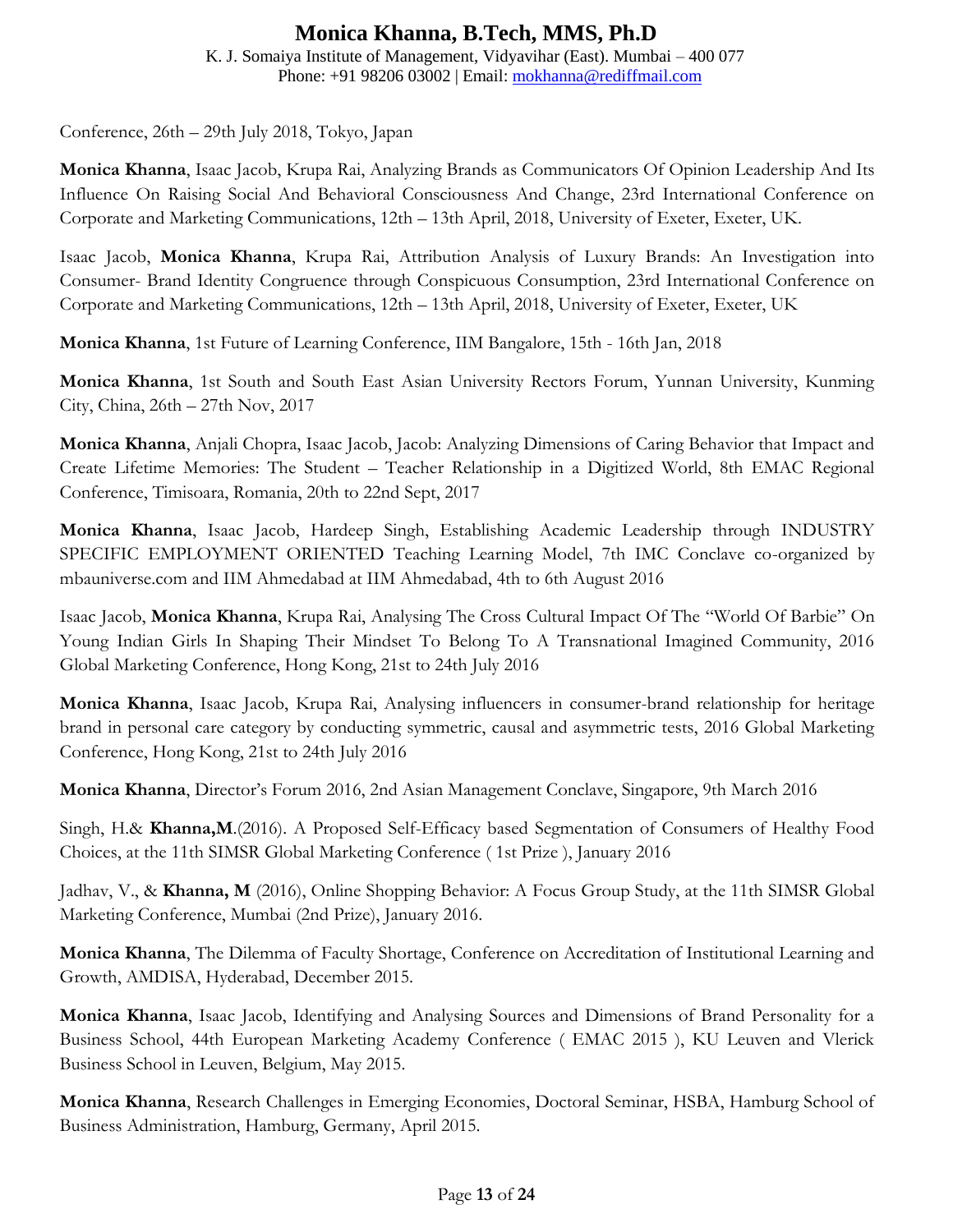K. J. Somaiya Institute of Management, Vidyavihar (East). Mumbai – 400 077 Phone: +91 98206 03002 | Email: [mokhanna@rediffmail.com](mailto:mokhanna@rediffmail.com)

**Monica Khanna**, Isaac Jacob, Transforming into a Thought Leader with the Big Brand Idea : The Case of " Jaago Re " with Tata Tea, 20th Corporate and Marketing Communications Conference, Izmir University of Economics, Izmir, Turkey, April 2015

**Monica Khanna**, Conference Chairperson, 10th SIMSR Global Marketing Conference, Feb 24th -25th 2015. Theme of the Conference "Engagement Marketing: Consumers. Markets. Technology", held in academic association with College of Business and Public administration, San Bernardino, USA.

**Monica Khanna**, Isaac Jacob, Rejuvenating a Quintessential Brand: The Legend of Royal Enfield, 19th Corporate and Marketing Communications Conference, Universita Cattolica Del Sacre Coeur, Milan, Italy, April 2014.

**Monica Khanna**, Conference Chairperson, 9th SIMSR Global Marketing Conference, Jan 6th – 8th 2014. Theme of the Conference "Ubiquitous Marketing: Unwired Consumers …. Rewriting Rulebooks", held in academic association with College of Business and Public administration, San Bernardino, USA and Management University of Africa, Nairobi, Kenya.

Isaac Jacob, **Monica Khanna**, Neha Yadav, Beyond Poverty: A Study of Diffusion & Adoption of Feminine Hygiene Products Among Low Income Group in Mumbai, 2nd International Conference on Strategic Innovative Marketing, Czech Republic, Prague, September 2013.

**Monica Khanna**, Conference Chairperson, 8th SIMSR Global Marketing Conference, Jan 4th & 5th 2013, organized by K J Somaiya Institute of Management, Mumbai; in academic association with Xiamen University, China and College of Business and Public Administration, California State University, San Bernardino, USA. Theme of the Conference: "Marketing Metamorphosis: Transforming Lives. Nurturing Lifestyles".

**Monica Khanna**, Isaac Jacob, Neha Yadav, Knowledge Management in Management Education: Identifying & Analyzing Knowledge Touch Points for Building an Educational Brand, 4th International Conference on Industry and Higher Education, Management University of Africa, Nairobi, Kenya, October 2012.

**Monica Khanna**, Conference Chairperson, 7th SIMSR Asia Marketing Conference, Jan 6th & 7th 2012, organized by K J Somaiya Institute of Management, Mumbai; in academic association with AIT Bangkok, Deakin University Australia, and College of Business and Public Administration, California State University, San Bernardino, USA. Theme of the Conference "Marketing Unbound".

**Monica Khanna**, Conference Chairperson, 6th SIMSR Asia Marketing Conference, Jan 2nd & 3rd 2011, organized by K J Somaiya Institute of Management, Mumbai; in academic association with AIT Bangkok, Deakin University Australia. Theme of the Conference "Marketing in Transition".

**Monica Khanna**, Manisha Karandikar, Extent of Impulse Buying for Self and Others, for the 4th IIMA Conference on Marketing in Emerging Economies, organized by Indian Institute of Management, Ahmedabad, India, January 2011.

**Monica Khanna**, Manisha Karandikar, Impact of Relational Collectivism on Impulse Buying, for the International Conference on Demography, Culture and Marketing, organized by the Xavier's Institute of Management, Bhubaneshwar, India, January 2010.

**Monica Khanna**, Manisha Karandikar, Impact of Shopping Groups on Impulse Buying Behavior in India, for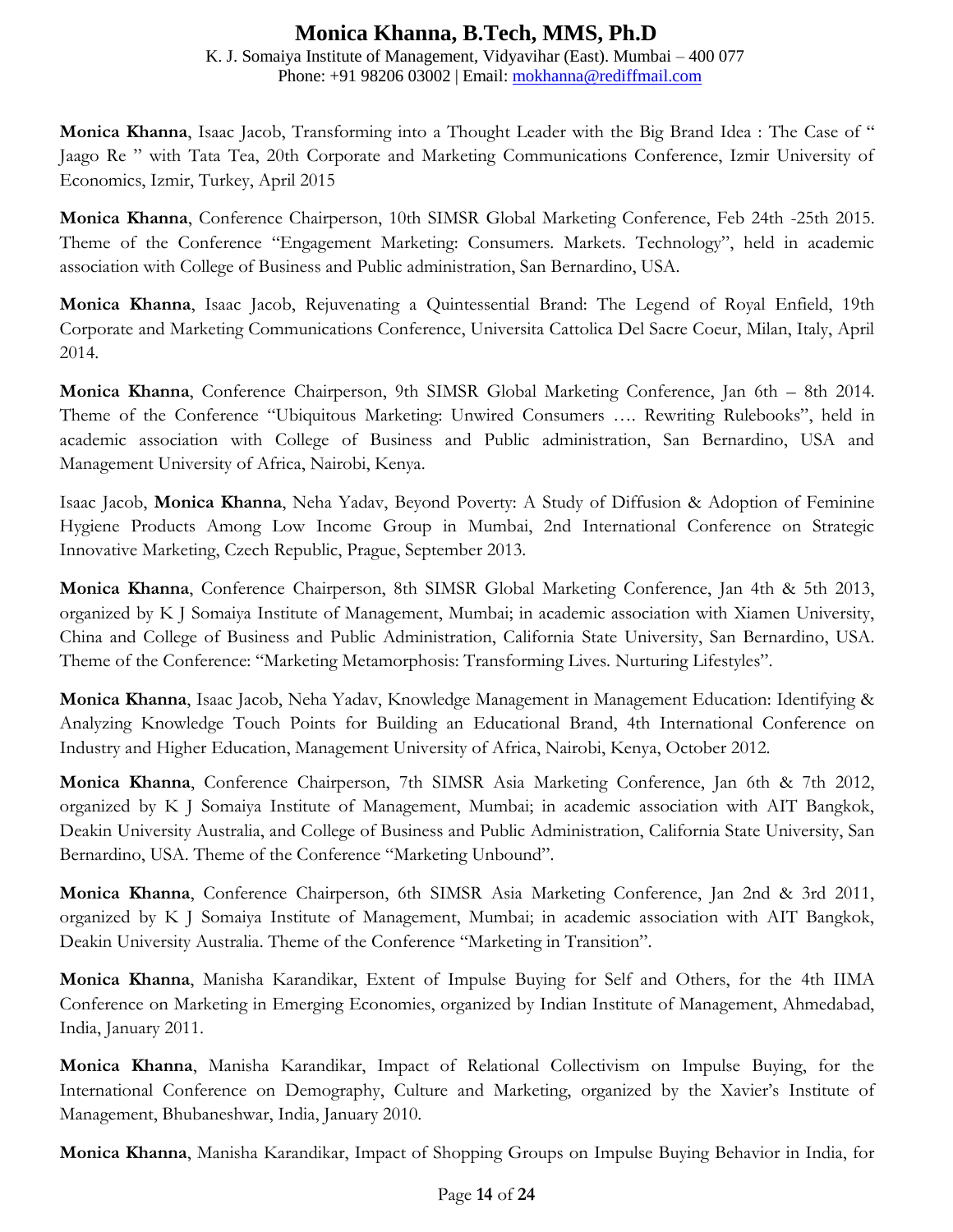K. J. Somaiya Institute of Management, Vidyavihar (East). Mumbai – 400 077 Phone: +91 98206 03002 | Email: [mokhanna@rediffmail.com](mailto:mokhanna@rediffmail.com)

the LCBR European Marketing Conference 2010, held and organized by the Lupcon Center for Business Research, Munich, Germany. (In absentia), June 2010.

**Monica Khanna**, Destination Branding – Developing Brand India, for the International Conference on Brand Management held at IMT Ghaziabad, India, June 2010.

**Monica Khanna**, Manisha Karandikar, Evaluating Impulse Buying from a Cultural Perspective ", for the 7th AIMS International Conference on Management – held at Indian Institute of Management, Bangalore, India, December 2009.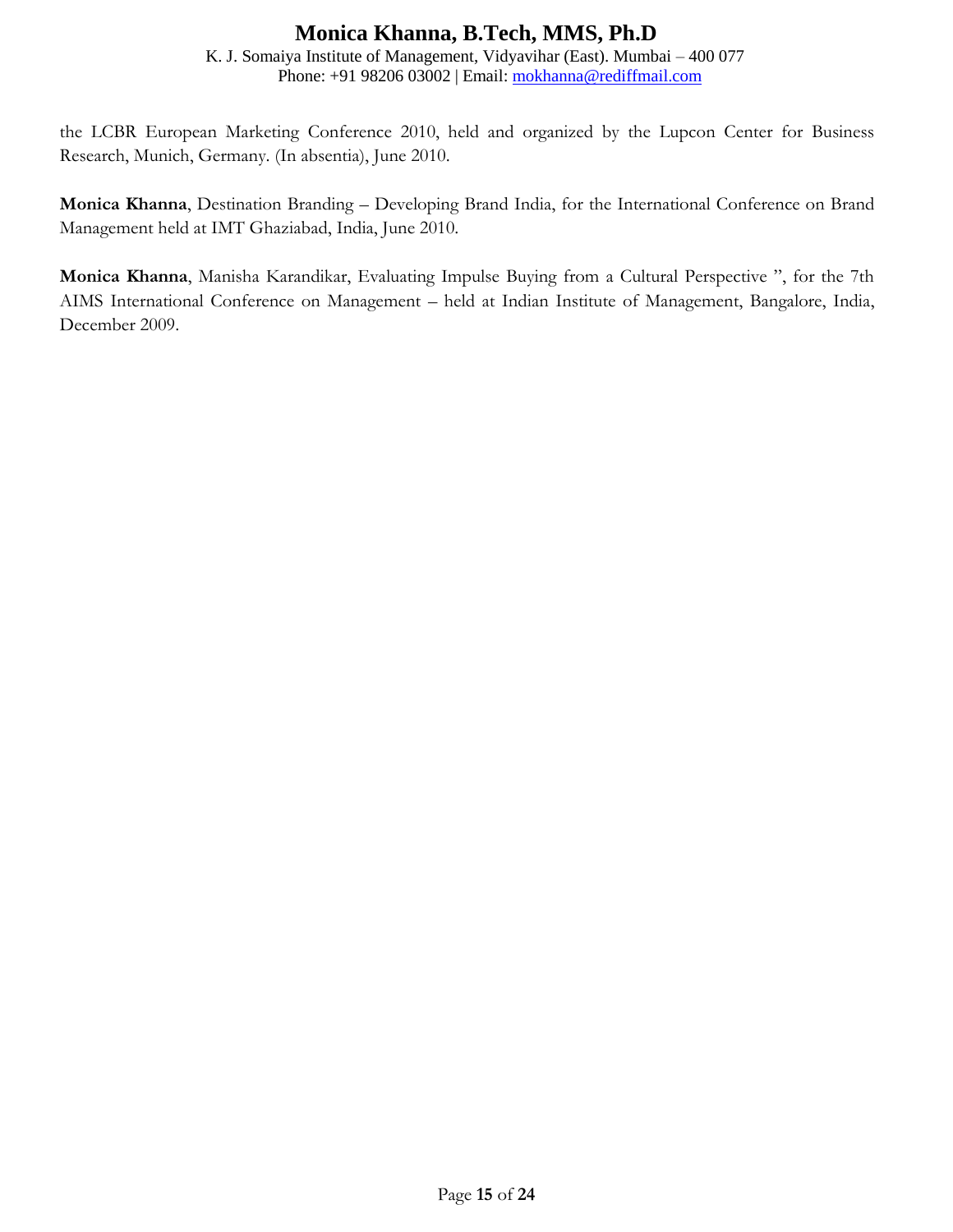K. J. Somaiya Institute of Management, Vidyavihar (East). Mumbai – 400 077 Phone: +91 98206 03002 | Email: [mokhanna@rediffmail.com](mailto:mokhanna@rediffmail.com)

### **SIMSR Global Marketing Conference - Best Paper Awards**

### **Third Prize**

Monica Khanna, Isaac Jacob, Anjali Chopra, 5<sup>th</sup> and 6<sup>th</sup> May, 2021 - The Power to Discern, Feelings of Helplessness and Conscious Consumerism – Analyzing Consumer Mindsets in Emerging Markets, **16th** SIMSR Global Marketing Conference, 2021 – conducted by the Marketing Department of K J Somaiya Institute of Management, Mumbai

### **First Prize**

Jacob. I., Rai, K., Khanna, M., Muni, D., & Shah, M. (2020, January). Distanced Asset- We Own It, But We Don't: A Study of Archetypical Behavior of Indian Consumers in the Shared Economy – research paper presented at the 15<sup>th</sup> SIMSR Global Marketing Conference, 23<sup>rd</sup> to 24<sup>th</sup> Jan, 2020.

### **First Prize**

Jadhav V, Khanna M, Jacob I (2019) The Impact of Marketing Mix Elements On Millennials Attitude Towards Online Shopping Behaviour, research paper presented at the  $14<sup>th</sup>$  SIMSR Global Marketing Conference,  $7<sup>th</sup>$  to  $8<sup>th</sup>$ Feb, 2019

### **Second Prize**

Chopra, A; Khanna M; Jaju, S, Avhad V (2019) Antecedents Of Influencer Marketing In Purchase Intention With Specific Focus On Product - Influencer Fitment In The Indian Context, research paper presented at the 14<sup>th</sup> SIMSR Global Marketing Conference, 7<sup>th</sup> to 8<sup>th</sup> Feb, 2019

### **Second prize**

Singh, H; Khanna M; S Kanjani (2018) Exploring Triggers and Barriers to Healthy Food Choices – A Qualitative Study – research paper presented at the 13<sup>th</sup> SIMSR Global Marketing Conference,  $15<sup>th</sup>$  and  $16<sup>th</sup>$  Feb, 2018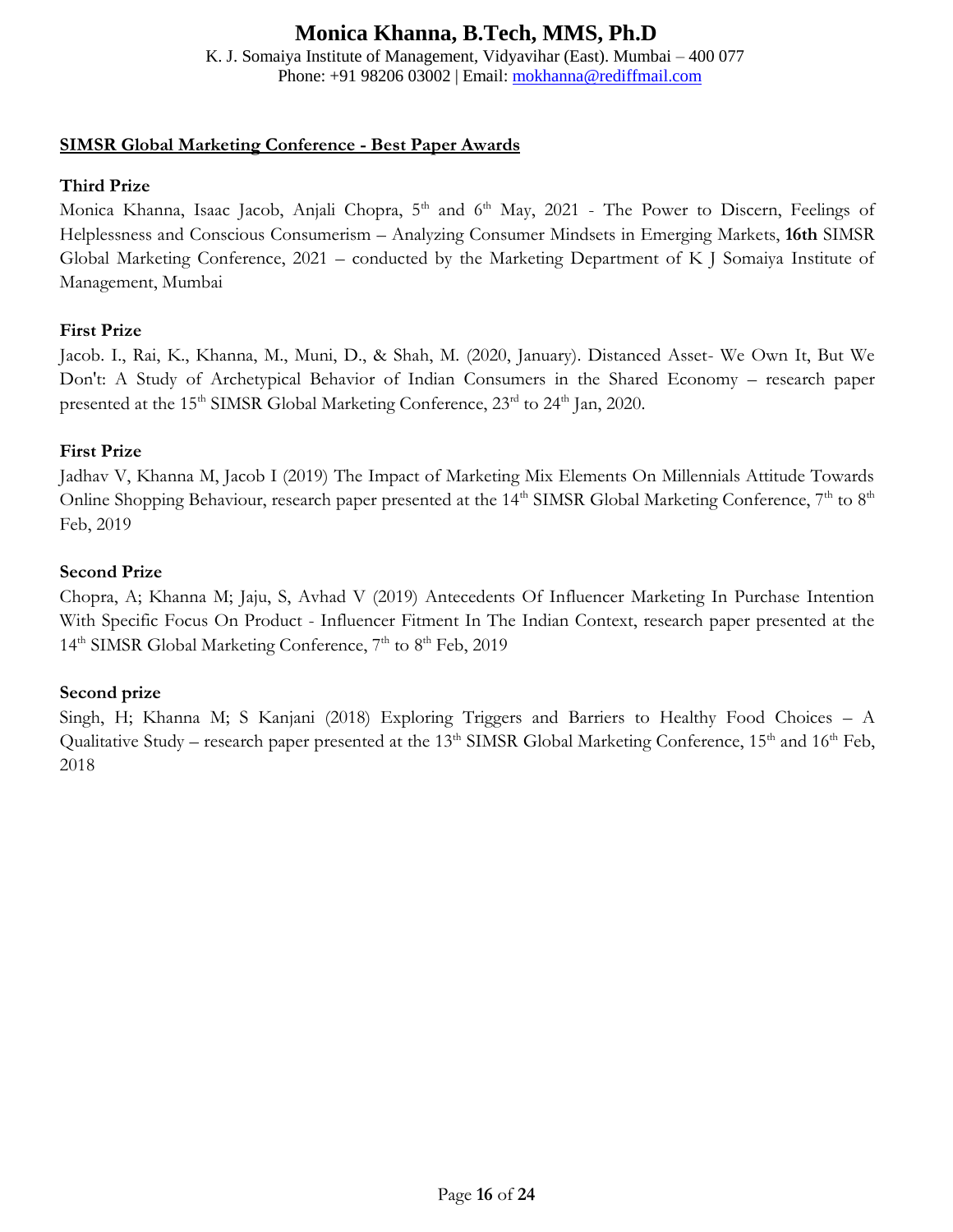K. J. Somaiya Institute of Management, Vidyavihar (East). Mumbai – 400 077 Phone: +91 98206 03002 | Email: [mokhanna@rediffmail.com](mailto:mokhanna@rediffmail.com)

### **MAJOR FUNDED RESEARCH / CONSULTANCY PROJECTS**

**Grant by the British Council, Going Global Partnership Scheme, Pilot for Masters in Circular Economy, Research Grant to Aston University**, along with Collaboration Partners Gandhi Institute of Technology and Management, Pandit Deendayal Energy University, Gandhinagar, **K J Somaiya Institute of Management, Mumbai**, Indian Institute of Technology, Kharagpur and Jadavpur University, Kolkata, India, Grant awarded in Nov 2021 – Ongoing Project

Grant by Somaiya Vidyavihar University, "Using The Digital Revolution For Integration, Inclusivity And Sustainability Of Humanity - Analyzing The Indian And Russian Handloom And Handicrafts Sectors And The Way Forward", November 2021 – Ongoing Project

Grant by Somaiya Vidyavihar University, **Mapping To Manage Mind and Wellbeing, November 2021 – Ongoing Project**

**Social Wellbeing and Mental Health Challenges of Employees of Small and Medium Sized Enterprise (SMEs) in Emerging Economies**, Global Challenges Research Fund, GCRF 2019, UK, September 2019

**Feasibility Analysis: New Educational Institution in the areas of Adipur, Gandhidham, Anjaar and Bhuj, Somaiya Trust**, Mumbai, October 2012.

**Perception of US fashion Brands in India** - for Dr Byoungho Jin, Associate Professor and Graduate Coordinator, Oklahoma State University, USA – conducted focus group discussions and data collection through a questionnaire among the target group of customers, June 2007 to October 2007.

**Time Perspective and Consumer Behavior: Adoption of New Products by Consumers** – for Prof Kiran Karande- Associate Professor at the Old Dominion University in USA – conducted focus group discussions and data collection through a questionnaire among the target group of customers, December 2006.

**Knowledge Management in the SSI Sector in India – Pharma Industry** - for Indian Institute of Foreign Trade, New Delhi - complete project execution carried out, including developing a questionnaire for the survey and conducting the survey, June 2006.

**Feasibility of Launching Panchkarma Center** at the K. J. Somaiya Hospital and Medical College, Mumbai – complete project carried out, including developing the questionnaire and conducting the survey, May 2006.

**Knowledge Management in the SSI Sector in India – Food Processing Industry** – for Indian Institute of Foreign Trade, New Delhi - complete project execution carried out, including developing a questionnaire for the survey and conducting the survey, February 2006.

**Corporate Image Building Exercise** for Siemens Corporate Finance Private Limited, Mumbai - complete project execution carried out, including developing a questionnaire for the survey and conducting the survey, February 2006.

**EDECAD Project – Education & E-Commerce Task Force** for Asia and EU Small Business Units – for Indian Institute of Foreign Trade, New Delhi, in association with University of Birmingham, UK - conducted a pilot study on the knowledge management practices in SME's in India, June 2004.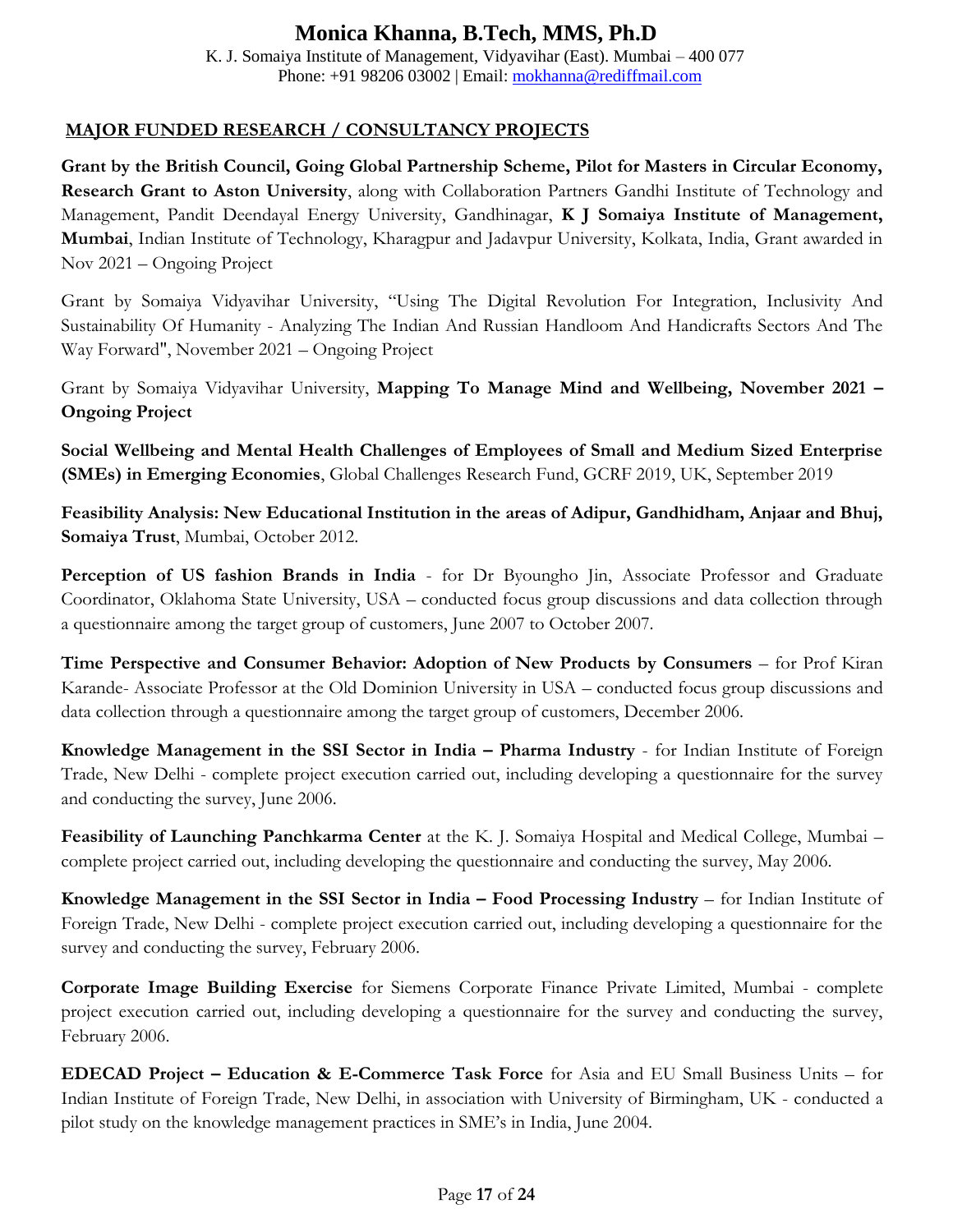K. J. Somaiya Institute of Management, Vidyavihar (East). Mumbai – 400 077 Phone: +91 98206 03002 | Email: [mokhanna@rediffmail.com](mailto:mokhanna@rediffmail.com)

**Export Potential Survey of the Vidharbha Region of Maharashtra** – for IIFT New Delhi - conducted a study on the handicrafts, handlooms and warehousing facilities for the Vidharbha Region, May 1999.

#### **DOCTORAL THESIS GUIDED**

**A Study on the Factors which Influence Online Buying Behavior among College Students in Mumbai** – University of Mumbai – Ph.D. Scholar - Vilasini Jadhav, December 2017.

**Adoption of Healthy Food Choices among Urban Indians – A Consumer Behavior Study** – University of Mumbai – Ph.D. Scholar - Hardeep Singh, September 2017.

**Impact of Collectivism on Impulse Buying Behavior in India** – BIT Mesra – Ph.D. Scholar - Manisha Karandikar, November 2015.

### **PHD THESIS REVIEWED:**

**2018**: A Critique of MOOC's Development and An Empirical Exploration of MOOC Users With Special Reference to India, Indian Institute of Foreign Trade, New Delhi

**2016**: A Multi Sector Investigation of Recall: Impact of Product Recall Strategies, Dharmsinh Desai University, Nadiad, Gujarat.

**2016**: To Critically Study and Examine The Determinants of Sales Force Effectiveness and to Evolve a Managerial Model with Specific Reference to Services Sector in Pune Region

**2015**: The Impact of Service Experience and Brand Experience on satisfaction, Service Brand Attitude, Brand Equity and Repurchase Intention, IBS ICFAI, Hyderabad

**2012**: A Study on the Influence of Demographics, Psychographics, Shopping Orientation, Mall Shopping Attitude and Shopping Patterns on Mall Patronage, BITS Pilani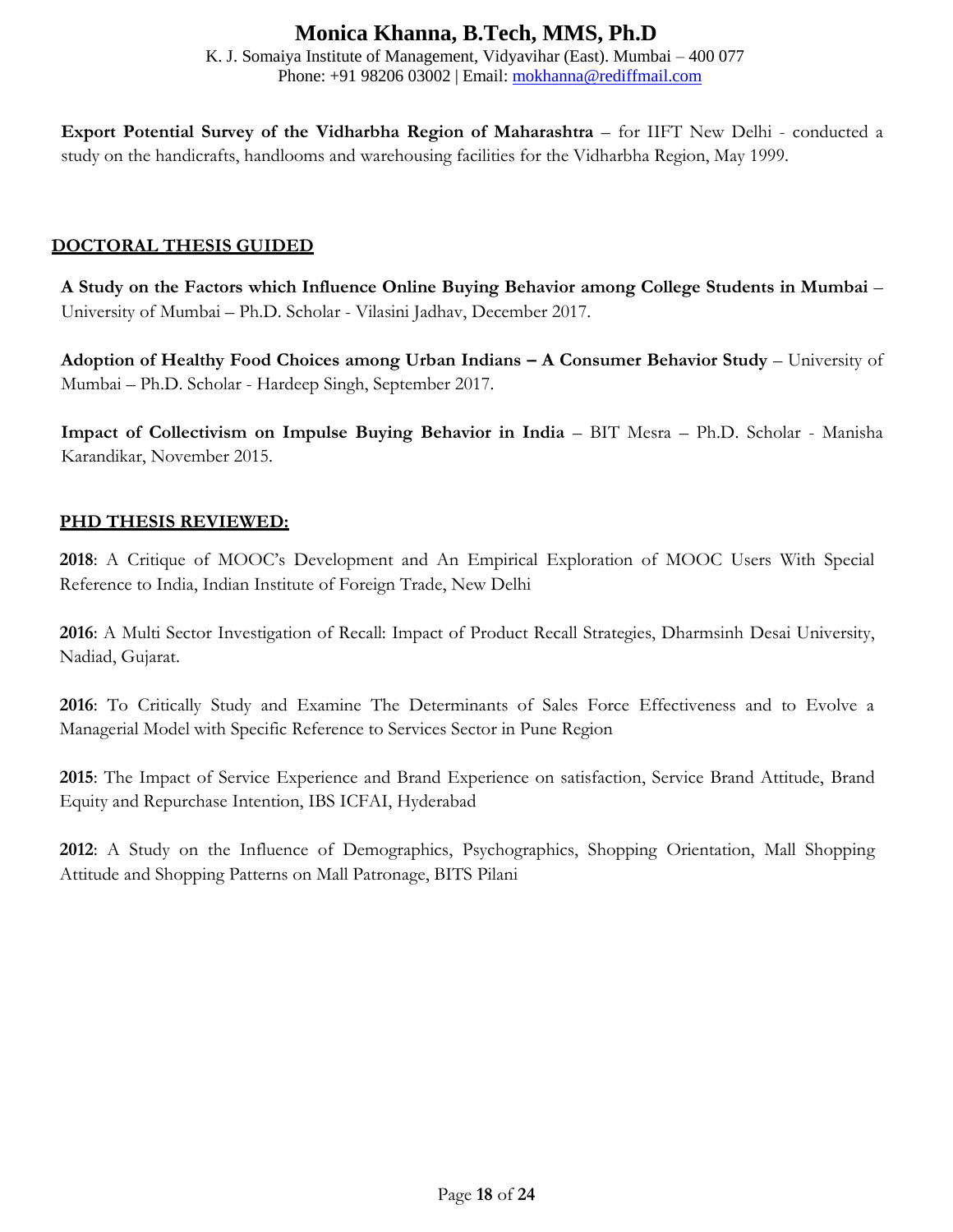K. J. Somaiya Institute of Management, Vidyavihar (East). Mumbai – 400 077 Phone: +91 98206 03002 | Email: [mokhanna@rediffmail.com](mailto:mokhanna@rediffmail.com)

### **IMPORTANT TRAINING PROGRAMMES / CONFERENCES ATTENDED**

| April 2019 | AACSB International Conference and Annual Meeting, 14th – 16th April 2019, Edinburgh,<br>Scotland                                                                                                                                                                                                                       |  |  |
|------------|-------------------------------------------------------------------------------------------------------------------------------------------------------------------------------------------------------------------------------------------------------------------------------------------------------------------------|--|--|
| Feb 2019   | "Theory building and doing research that is useful for practice" workshop conducted by Dr.<br>Ramon Rico at the 6th International HR Conference on "Demystifying Team Dynamics" on<br>1st February 2019 at K J Somaiya Institute of Management                                                                          |  |  |
| Oct 2018   | AACSB Asia Pacific Annual Conference, 29th – 31st October 2018, Nagoya, Japan.                                                                                                                                                                                                                                          |  |  |
| Sept 2017  | 54th Swiss Management Association Conference, THE RIGHT TIMING, Zurich, 7th<br>September, 2017                                                                                                                                                                                                                          |  |  |
| Nov 2016   | 8th Peter Drucker Conference, The Entrepreneurial Society, 17th - 18th November 2016,<br>Vienna, Austria                                                                                                                                                                                                                |  |  |
| Mar 2016   | 2nd Asian Management Conclave, co-organized by mbauniverse.com and Singapore<br>Management University, Enhancing Competitiveness of Asian Business Schools, 7th & 8th<br>March 2016                                                                                                                                     |  |  |
| Nov 2015   | 7th Peter Drucker Forum, Managing in the Digital Age - Claiming our Humanity, 5th & 6th<br>Nov 2015, Vienna, Austria.                                                                                                                                                                                                   |  |  |
| May 2015   | "Design Thinking and Innovation - Rethinking the MBA" workshop conducted by<br>Professor Srikant M. Datar, Arthur Lowes Dickinson Professor of Business Administration<br>at Harvard Business School, at New Delhi.                                                                                                     |  |  |
| Feb 2015   | "E-Retailing" workshop conducted by Prof Venkatesh Shankar, Professor and Coleman<br>Chair in Marketing and Director of Research, Center for Retailing Studies, Mays Business<br>School, Texas A&M University, at K J Somaiya.                                                                                          |  |  |
| Sep 2014   | "Marketing Analytics For Developing Effective Marketing Strategies", workshop<br>conducted by Prof Arvind Rangaswamy, Anchel Professor of Marketing, The Smeal<br>College of Business, Penn State University, USA, at K J Somaiya.                                                                                      |  |  |
| Mar 2014   | "Building Powerful and Profitable Brands", workshop conducted by Prof Kevin Lane<br>Keller from Tuck School of Business, Dartmouth, USA, at Mumbai, in academic<br>partnership with Draft FCBULKA and K J Somaiya.                                                                                                      |  |  |
| Jan 2014   | "Achieving Competitive Superiority Through Service Excellence", workshop conducted<br>by Prof A Parasuraman, Prof A Parasuraman, Professor and Holder of the James W.<br>McLamore Chair in Marketing (endowed by the Burger King Corporation) and Director<br>of PhD, University of Florida, Miami, USA, at KJ Somaiya. |  |  |
| Oct 2012   | "Building The Foundations of Management ResearchWorkshop for Doctoral Educators",<br>conducted by Prof Phanish Puranam, Professor at London Business School, organized by<br>All India Management Association, New Delhi, Centre for Management Education.                                                              |  |  |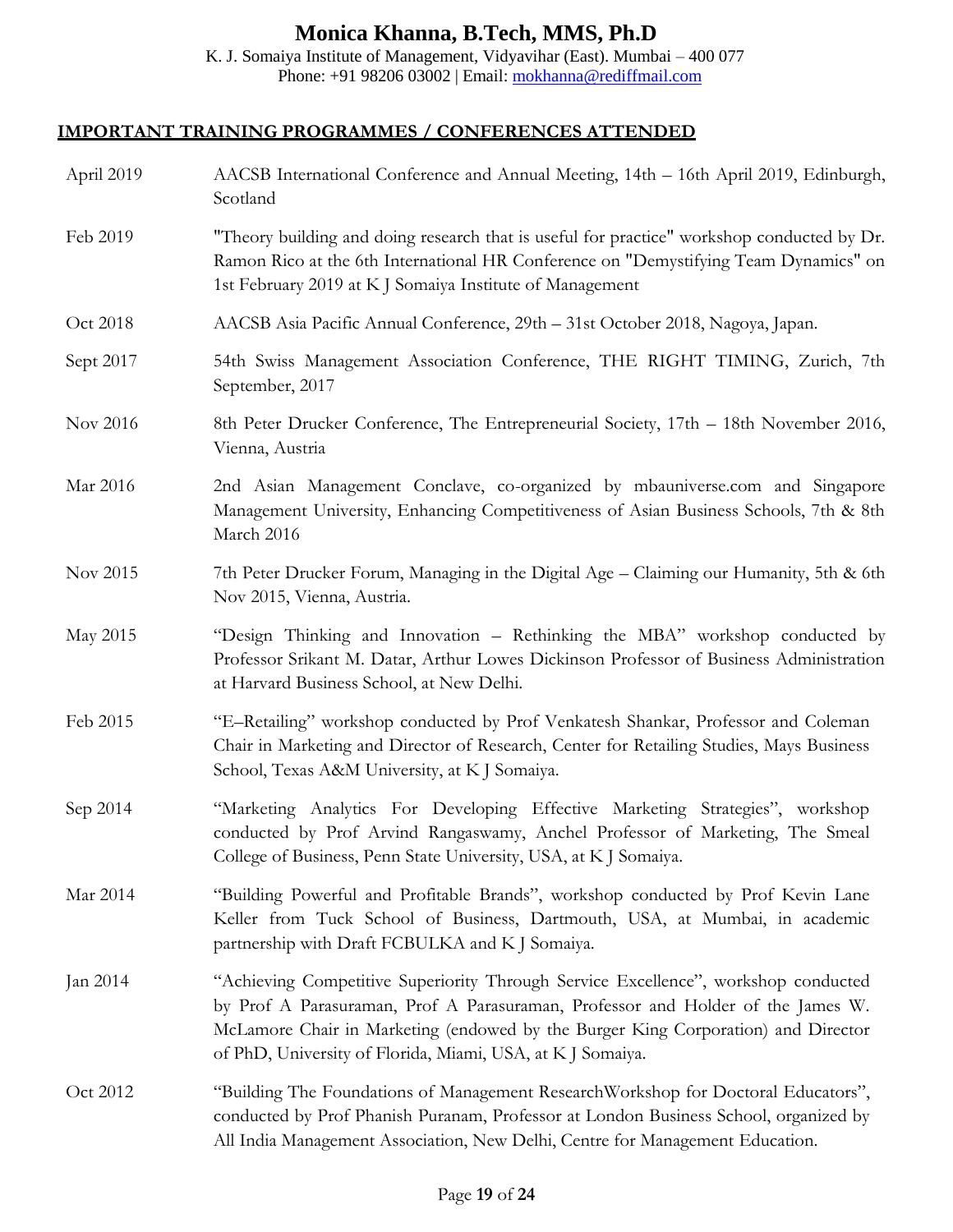|                  | K. J. Somaiya Institute of Management, Vidyavihar (East). Mumbai - 400 077<br>Phone: +91 98206 03002   Email: mokhanna@rediffmail.com                                                       |  |
|------------------|---------------------------------------------------------------------------------------------------------------------------------------------------------------------------------------------|--|
| Nov 2009         | Preparing for the Next Wave – Innovation as a Key Differentiator – 2-day workshop<br>organized by Al India Management Association AIMA - BMA in Mumbai.                                     |  |
| Feb 2008         | 2nd Annual Global Forumon Innovation, Creativity, and Intellectual Property - 2-day<br>workshop organized by Confederation of Indian Industries - CII (Western Region) in<br>Mumbai.        |  |
| Jan 2008         | Entrepreneurship Fundamentals - Concepts, Skills and Case Method – 3-day workshop<br>organized by National Entrepreneurship Network (NEN) at Indian Institute of<br>Management - Bangalore. |  |
| Nov 2007         | Managing Work, Living Life – Seminar on Women Managers" organized by the Bombay<br>Management Association.                                                                                  |  |
| April 2007       | Case Development Workshop conducted by London Business School in Mumbai.                                                                                                                    |  |
| Jan 2007         | Workshop on "Strategic Marketing" organized by the Bombay Management Association<br>in Mumbai.                                                                                              |  |
| Feb 2006         | Workshop on "Customer Satisfaction & Loyalty" organized at K J Somaiya Institute and<br>conducted by Prof Michael Dorsch from Clemson University, South Carolina, USA.                      |  |
| May $-2005$      | Case Development Workshop conducted by European Case Clearing House at Mumbai.                                                                                                              |  |
| Dec $-2003$      | Workshop on "Managing Knowledge in the Global Markets: The Indian Context"<br>organized by Council of Scientific & Industrial Research (CSIR), New Delhi.                                   |  |
| Sep 2002         | "Advanced Data Analysis for Marketing Decision Making" at Indian Institute of<br>Management, Ahmedabad.                                                                                     |  |
| Jan 2001         | Five-day workshop on Data-Warehousing and SAS Programming Essentials at SAS<br>Institute, Mumbai                                                                                            |  |
| Dec 2000         | "Women Entrepreneurs" workshop organized by Jamnalal Bajaj Institute of Management<br>Studies, Mumbai                                                                                       |  |
| Nov $-2000$      | "Knowledge Management" - 3 days' workshop organized by Indian Institute of<br>Management, Ahmedabad                                                                                         |  |
| April – May 1997 | "Trainers Training Program" at Xavier's Labour Research Institute- XLRI Jamshedpur                                                                                                          |  |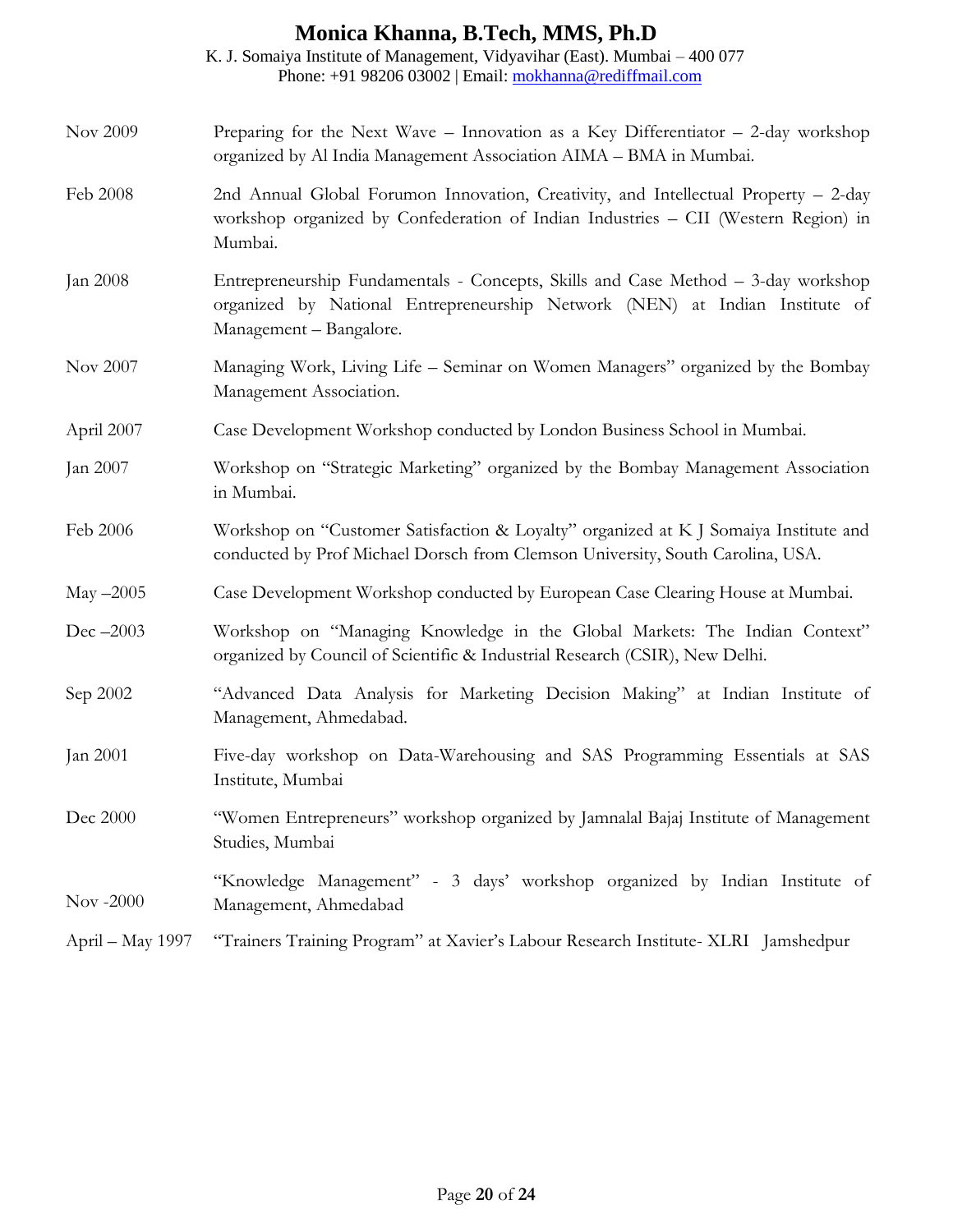K. J. Somaiya Institute of Management, Vidyavihar (East). Mumbai – 400 077 Phone: +91 98206 03002 | Email: [mokhanna@rediffmail.com](mailto:mokhanna@rediffmail.com)

#### **MEDIA LINKS**

#### **ASMA, Indian Admission Hunt 2021**

Invited as a Panel member at B – School Summit, Adoption of Social Media in Academia (ASMA) India's Admission Hunt 2021, How Can Statistics and Data Analysis Help Students In Decision Making? (Youtube link:<https://youtu.be/ekNDSeX2VV8> )

GMAC - October 2019 - <https://youtu.be/FxiFH6xc1YY>

Business World Education Conclave - November 2019 - [https://youtu.be/ZNHbu6zRomw](https://mailtrack.io/trace/link/d6f759d91db73421d38e1f36022b9a63d8fa248c?url=https%3A%2F%2Fyoutu.be%2FZNHbu6zRomw&userId=4213112&signature=45571a3507c7b78d)

#### **The Week advertorial**

[https://www.theweek.in/education/latest/2020/10/30/Management-Education-Must-Be-In-Sync-or-A-](https://www.theweek.in/education/latest/2020/10/30/Management-Education-Must-Be-In-Sync-or-A-Step-Ahead-of-Industry-Requirements.html)[Step-Ahead-of-Industry-Requirements.html.](https://www.theweek.in/education/latest/2020/10/30/Management-Education-Must-Be-In-Sync-or-A-Step-Ahead-of-Industry-Requirements.html)

#### **Article/interview on Education 4.0**

[https://www.outlookbusiness.com/enterprise/outlook-business-commercial-initiative/catch-the-new-wave](https://www.outlookbusiness.com/enterprise/outlook-business-commercial-initiative/catch-the-new-wave-education-40-vs-industry-40-6124)[education-40-vs-industry-40-6124](https://www.outlookbusiness.com/enterprise/outlook-business-commercial-initiative/catch-the-new-wave-education-40-vs-industry-40-6124)

[https://www.theweek.in/education/latest/2020/10/30/Management-Education-Must-Be-In-Sync-or-A-](https://www.theweek.in/education/latest/2020/10/30/Management-Education-Must-Be-In-Sync-or-A-Step-Ahead-of-Industry-Requirements.html)[Step-Ahead-of-Industry-Requirements.html](https://www.theweek.in/education/latest/2020/10/30/Management-Education-Must-Be-In-Sync-or-A-Step-Ahead-of-Industry-Requirements.html)

[https://timesofindia.indiatimes.com/home/education/news/redefining-the-purpose-pedagogy-of-b](https://timesofindia.indiatimes.com/home/education/news/redefining-the-purpose-pedagogy-of-b-schools-dr-monica-khanna-director-k-j-somaiya-institute-of-management/articleshow/79993595.cms?)[schools-dr-monica-khanna-director-k-j-somaiya-institute-of-management/articleshow/79993595.cms?](https://timesofindia.indiatimes.com/home/education/news/redefining-the-purpose-pedagogy-of-b-schools-dr-monica-khanna-director-k-j-somaiya-institute-of-management/articleshow/79993595.cms?)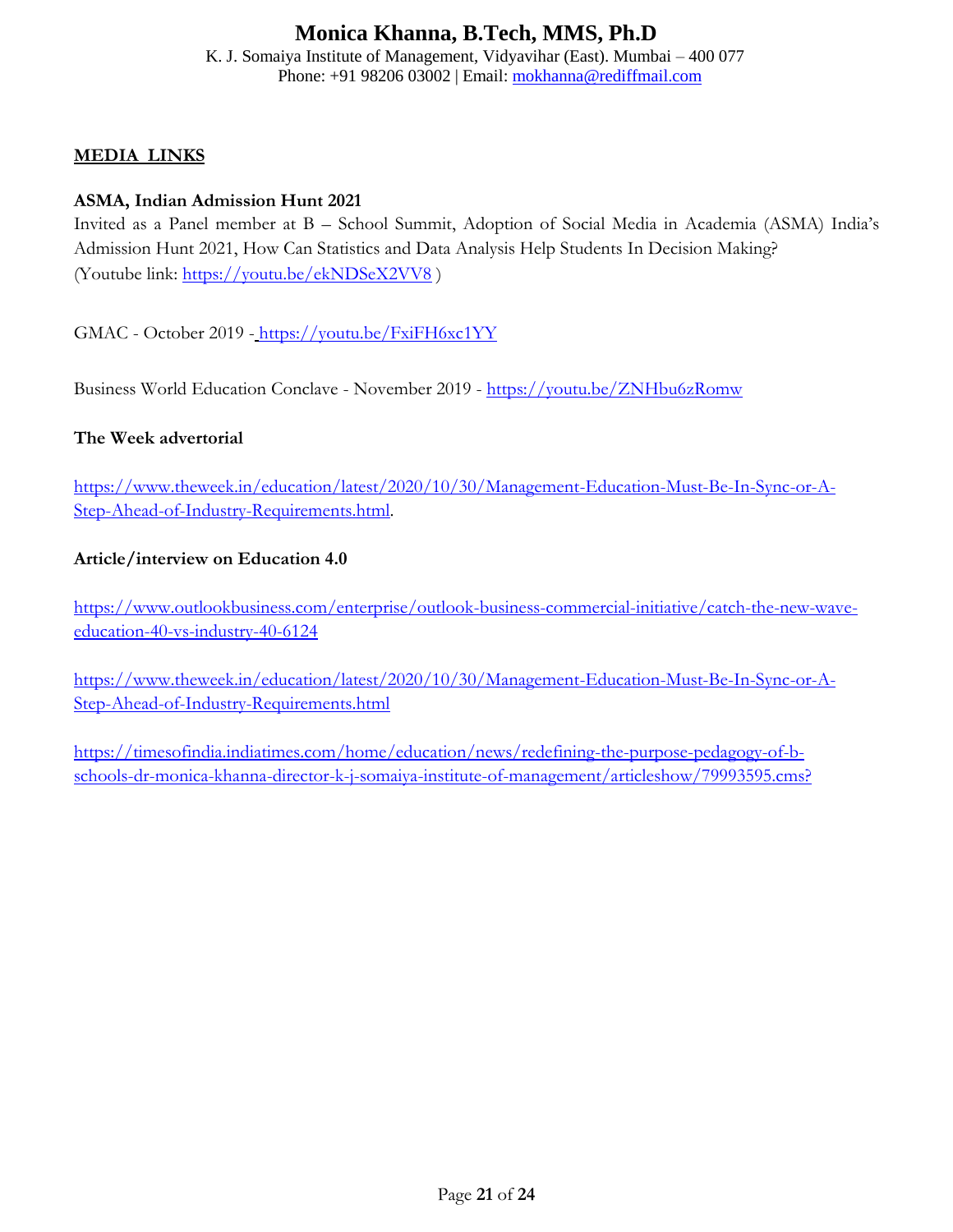#### **Monica Khanna, B.Tech, MMS, Ph.D** K. J. Somaiya Institute of Management, Vidyavihar (East). Mumbai – 400 077 Phone: +91 98206 03002 | Email: [mokhanna@rediffmail.com](mailto:mokhanna@rediffmail.com)

#### **OTHER ACADEMIC ACHIEVEMENTS OR RECOGNITIONS RECEIVED**

- 1. Agreement signed with INS Hamla for 3 years on  $29<sup>th</sup>$  Dec  $2021$
- 2. Nominated as University of Mumbai Vice Chancellor's Subject Expert for selection of Director for Sheila Raheja School of Business Management, Mumbai, Sept 2021
- 3. TRANSFORMATIONAL LEADERSHIP FOR MANAGEMENT EDUCATION SECTOR, Page Nos: 112-114, AMDISA (ASSOCIATION OF MANAGEMENT DEVELOPMENT INSTITUTES OF SOUTH ASIA) Compendium on the theme of "COVID -19 Pandemic – Challenges for Management Education" – e-Book, September 2021
- 4. Reviewed three chapters from a proposed textbook titled Integrated Marketing Communications: An Indian Perspective, SAGE Publications, July 2021.
- 5. Bombay Management Association "Best Institute AY 2018-19 Awarded to K J Somaiya Institute of Management, Mumbai" March 2020
- 6. Bombay Management Association "Best Institute Runners Up AY 2017-18 Awarded to K J Somaiya Institute of Management" March 2019
- 7. Dr. Arun Arora 50 Best Educational Institutes of India Award at the World Education Congress, November 2017, for K J Somaiya Institute of Management, Mumbai.
- 8. NIRF 2017 Rank 41 issued by Ministry of HRD, Government of India to the Institute
- 9. Award for K J Somaiya Institute of Management: Innovation Initiatives by B School, Higher Education Forum, Feb 2017
- 10. Agreement signed with INS Hamla for 2 years in August 2016
- 11. Award for the Marketing Dept of K J Somaiya Institute of Management: Lokmat National Education Leadership Award for B School with Industry Related Curriculum in Marketing, July 2015
- 12. Award for the Marketing Dept of K J Somaiya Institute of Management: Lokmat National Education Leadership Award for B School with Industry Related Curriculum in Marketing, Feb 2014.
- 13. Invited to be member of the Local Inquiry Committee constituted by the University of Mumbai in June 2014 for inspection of 4 Management Institutes, 4 Management Institutes in Nov 2014, and 1 Management Institute in July 2016 as follows:
- a) July 2016: Yadavrao Tasgaonkar Institute of Management Studies & Research, Dr. N.Y. Tasgaonkar Technical Education Campus, Bhivpuri Road,Tal. Karjat, Nearest Station- Bhivpuri Road
- b) Nov 2014: Hasmatrai & Gangaram Himathmal Mansukhani Institute of Management Studies, C.H.M. College Campus, Opp. Railway Station, Ulhasnagar(W) – 421 003, Aruna Manharlal Shah Institute of Management Science, R.B. Kadam Marg, Near MTNL Exchange, Off. LBS Marg, Ghatkopar (West),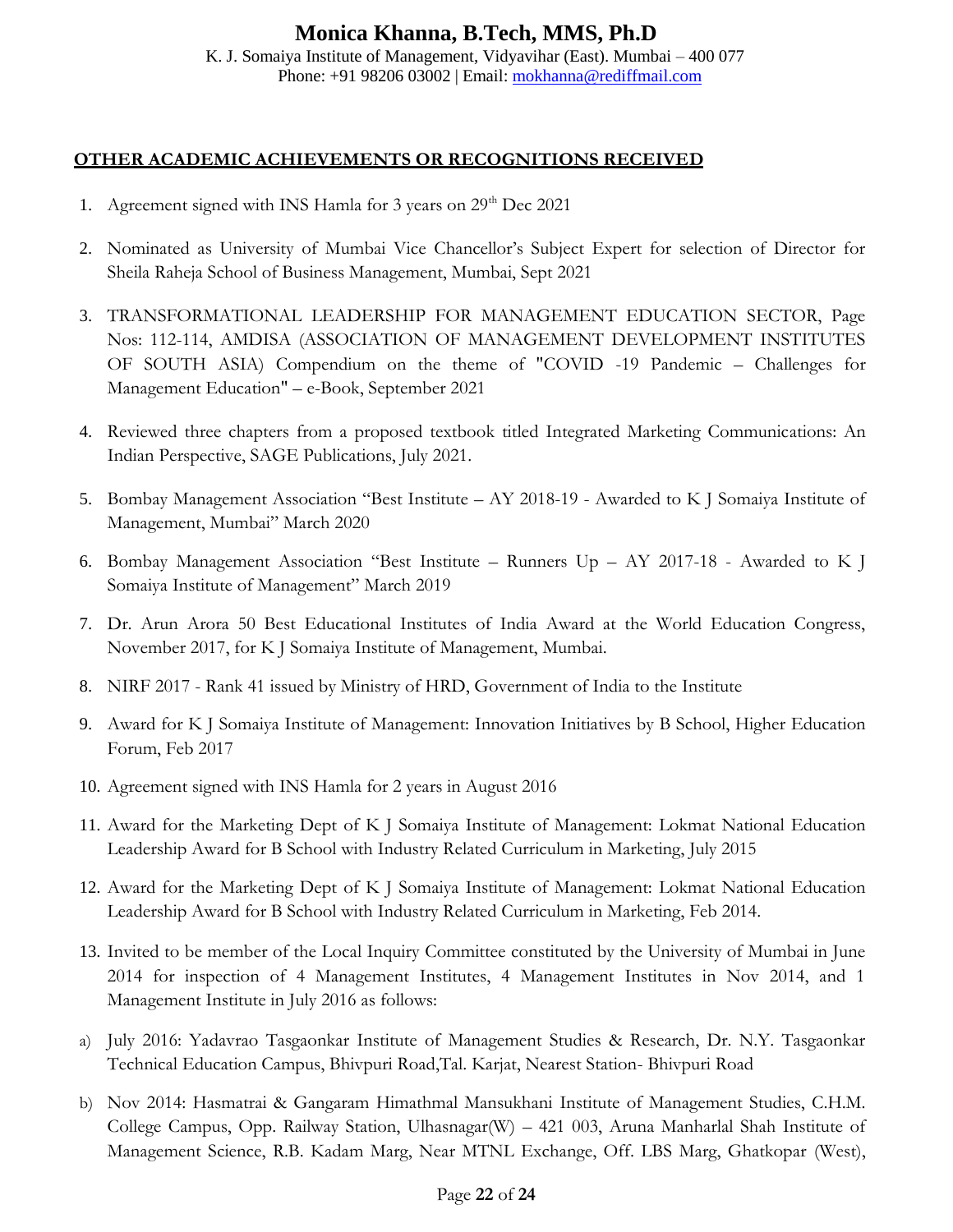K. J. Somaiya Institute of Management, Vidyavihar (East). Mumbai – 400 077 Phone: +91 98206 03002 | Email: [mokhanna@rediffmail.com](mailto:mokhanna@rediffmail.com)

Mumbai -400086, Shivajirao Jondhale Institute of Management Science, Opp. Railway Station, Asangaon, Tal. Shahapur, Dist. Thane – 421 601, Alamuri Ratnamala Institute of Engineering & Technology, A.S. Rao Nagar, Vill. Sapgaon, Tal Shahapur, Dist. Thane – 421 601.

- c) June 2014: Xavier's Institute of Management Studies, Mumbai, Sheila Raheja Institute of Management Studies at Bandra East, Mumbai Institute of Management Studies at Wadala, Indira Institute of Management at Navi Mumbai, Deccan Education Society's Navinchandra Mehta Institute of Technology and Development, Prabhadevi, Mumbai.
- d) Secretary NIT Warangal Alumni Association Mumbai Chapter between 2007 to 2014 the membership was increased from 15 members to almost 200 members in the span of seven years. Also celebrated the Golden Jubilee of NIT Warangal in Mumbai in Aug 2009 and Director of NIT Warangal and NITWAA All India President also attended the function.

| Sr. | of<br>Name<br>No. Committee<br>Date              | Role<br>(Committee<br>Chair person /<br>Member) | <b>Activities Undertaken</b>                                                                                                                                                                                                                                                                                                                                                                                                                                                                                                                                                                                                                                                                                                                                                                                                                                                                                                                                                                                                                                                                 |
|-----|--------------------------------------------------|-------------------------------------------------|----------------------------------------------------------------------------------------------------------------------------------------------------------------------------------------------------------------------------------------------------------------------------------------------------------------------------------------------------------------------------------------------------------------------------------------------------------------------------------------------------------------------------------------------------------------------------------------------------------------------------------------------------------------------------------------------------------------------------------------------------------------------------------------------------------------------------------------------------------------------------------------------------------------------------------------------------------------------------------------------------------------------------------------------------------------------------------------------|
| 1.  | Director $-19$ <sup>th</sup><br>Dec 2016 to date | Head of the<br>Institute                        | Complete Academic and Administrative responsibilities<br>Key Highlights:<br>a) MOU signed with INS Hamla for a period of 3 years starting<br>from 29 <sup>th</sup> Dec 2021.<br>b) Launch of Case Research Centre at K J Somaiya Institute of<br>Management(Nov 2021)<br>c) Successfully launched the ONE MBA programme from MBA<br>Batch 2022-24 with 5 Majors and 11 Minors (from AY 2022)<br>d) Successfully handled the lockdown period due to the COVID<br>19 - March 2020 to date<br>e) Submitted Final Self Evaluation Report to AACSB in October<br>2021<br>Launch of MBA Data Science and Analytics AY 2021-22<br>f)<br>Transition to Constituent Unit of Somaiya Vidyavihar<br>University<br>h) Management Representative -ISO 9001: 2000 series, 2003 to<br>2007<br>Launch of 2-year full time MBA Human Resources AY 2020-<br>$\left( \frac{1}{2} \right)$<br>21<br>Launch of 2-year full time MBA Sports Management AY 2020-<br>$\overline{1}$<br>21<br>10-year autonomy status for the Institute received from<br>University grants commission for the period 2018-19 to 2028- |

### **ADMINISTRATIVE RESPONSIBILITIES / INSTITUTION BUILDING ACTIVITIES**